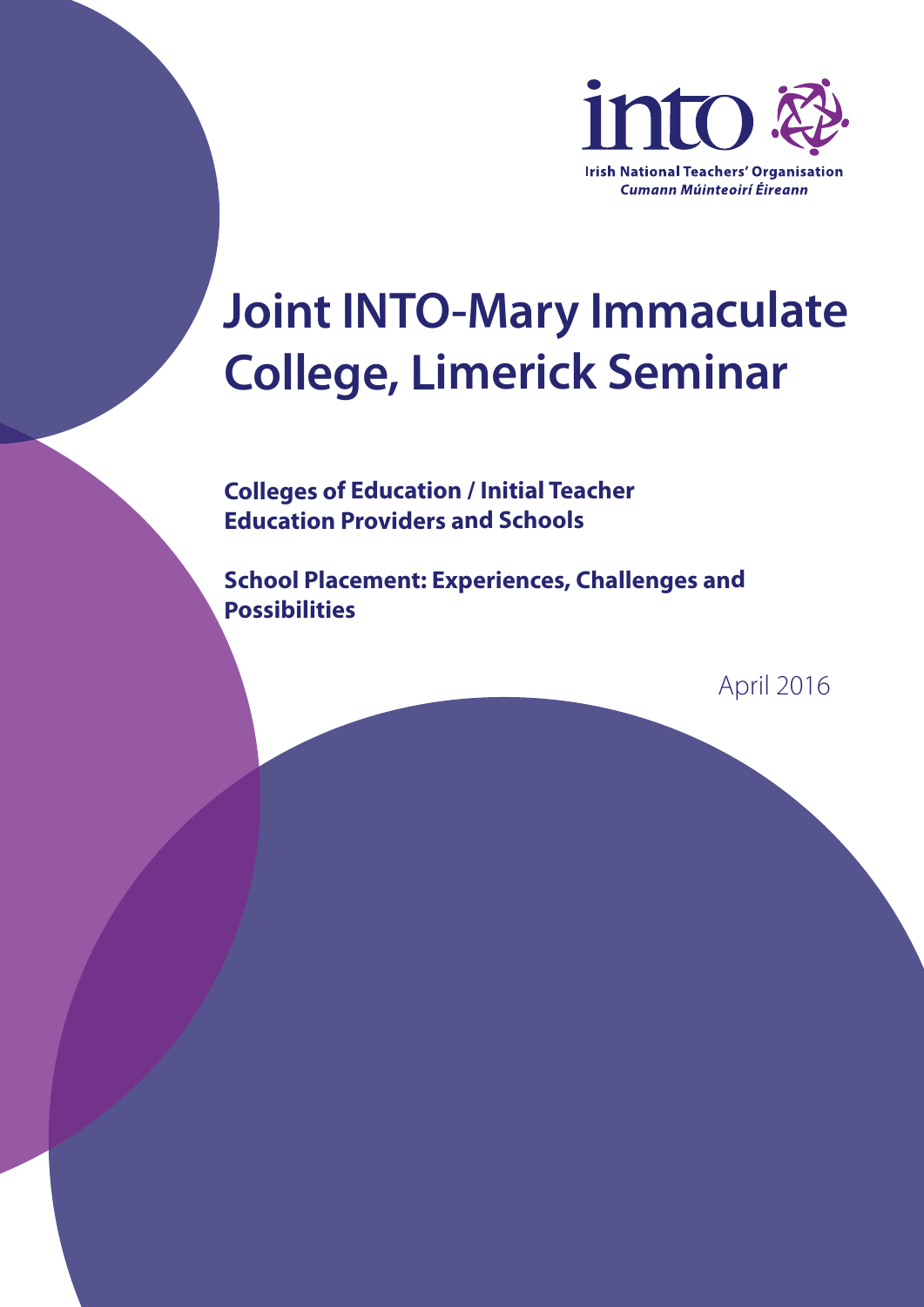



# Joint INTO-Mary Immaculate College, Limerick Seminar

Colleges of Education / Initial Teacher Education Providers and Schools

School Placement: Experiences, Challenges and Possibilities

Saturday, 23 April 2016

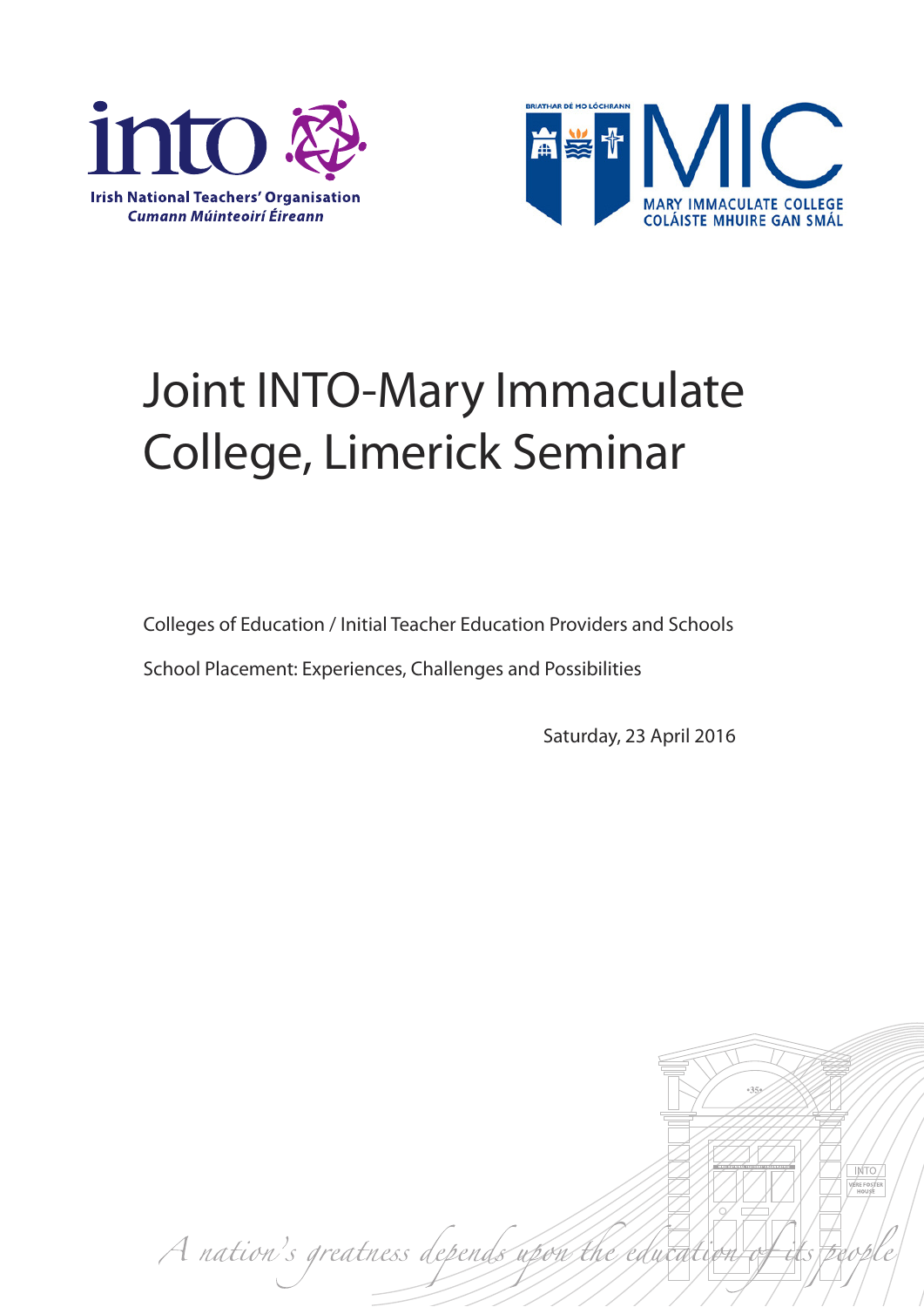#### **Published by**

**Irish National Teachers'Organisation May 2017**

#### **Head Office**

Vere Foster House 35 Parnell Square Dublin 1

#### **Ard Oifig**

35 Cearnóg Parnell Baile Átha Cliath 1

Phone / Fón: 01 804 7700 Fax: 01 872 2462 Email: info@into.ie Web: www.into.ie

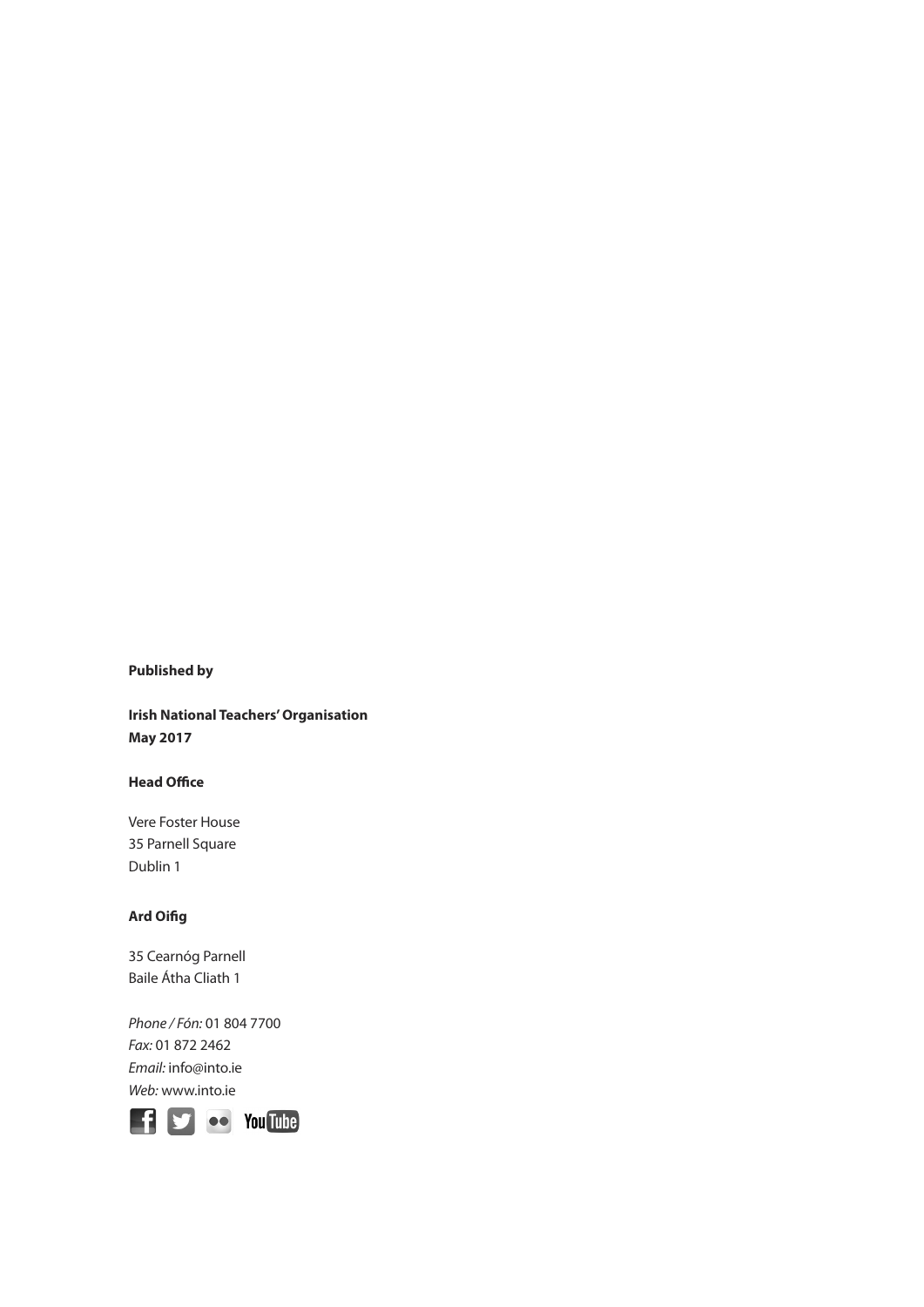# **Contents**

| <b>Foreword</b>                                                       | 1  |
|-----------------------------------------------------------------------|----|
| <b>Introduction</b>                                                   | 3  |
| Professor Michael Hayes, President, MIC                               | 3  |
| Rosena Jordan, Uachtarán INTO                                         | 4  |
| <b>Presentations</b>                                                  | 5  |
| <b>THE CURRENT POLICY CONTEXT</b>                                     | 5  |
| Dr Deirbhile Nic Craith, Director of Education & Research, INTO       |    |
| Neil Ó Conaill, Director of School Placement, Mary Immaculate College | 7  |
| PERSPECTIVES OF A PRINCIPAL TEACHER                                   | 10 |
| Dr Susan Frawley, Principal, St. John's NS, Cratloe, Co. Clare        |    |
| PERSPECTIVES OF A COOPERATING TEACHER                                 | 13 |
| Grace Fitzgerald, Teacher, Holy Family NS, Rathmore, Co Kerry         |    |
| PERSPECTIVES OF A STUDENT TEACHER                                     | 16 |
| Eoin Hamell, B.Ed Year 4 Student                                      |    |
| <b>PERSPECTIVES OF A COLLEGE TUTOR</b>                                | 18 |
| Dr Richard Bowles, Mary Immaculate College                            |    |
| <b>Report from Discussion Groups</b>                                  | 19 |
| Maeve McCafferty, INTO                                                |    |
| <b>Concluding Remarks</b>                                             | 23 |
| Professor Teresa O'Doherty, MIC                                       |    |
| <b>Appendices</b>                                                     | 27 |
| Discussion group questions                                            | 27 |
| PISA - Who wants to be a teacher?                                     | 29 |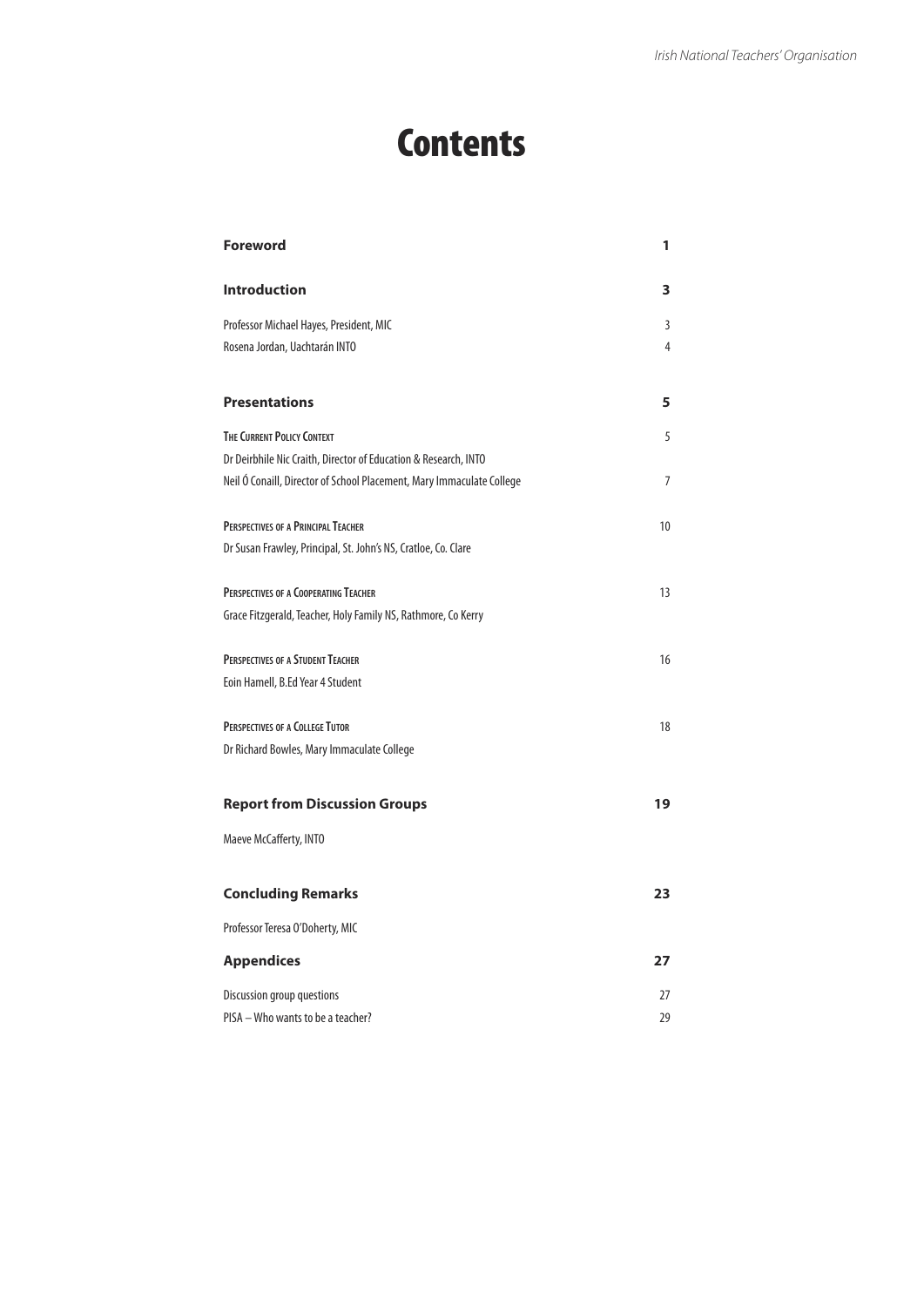

**School Placement**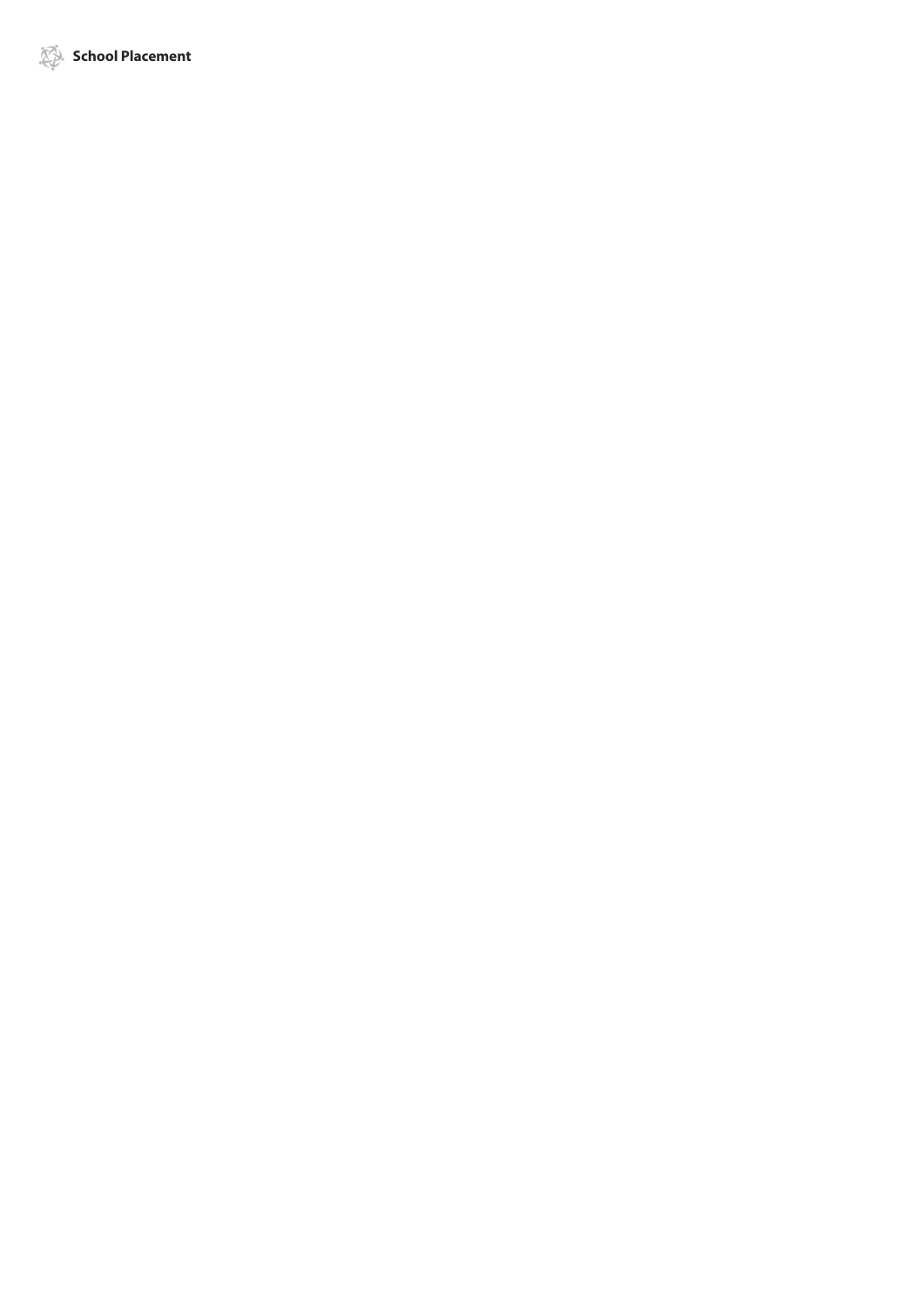### **Foreword**

The INTO and Mary Immaculate College, Limerick, were delighted to organise a joint seminar on the theme of experiences, challenges and possibilities between schools and colleges of education with regard to school placement. This seminar was the second in a series of seminars on school placement. The term school placement has replaced the olderterm ofteaching practice, asit more adequately reflectsthe broader experience encapsulated in school placement in the new models of initial teacher education courses. Schools continue to offer placements to student teachers in the colleges of education in addition to students from Hibernia College.

The partnership relationship between colleges and schools is based on goodwill – goodwill that is generally forthcoming. Primary teachers have a strong tradition of providing informal mentoring to student teachers placed in the classrooms, and may resist moves to formalise relationships. There is no doubt that the increased number of placements required as part of the reconceptualised initial teacher education programmes creates additional challenges for the system. There are more periods during the year where student teachers are in schools. They are spending longer periods of time in schools. Schools'infrastructure is not always suitable for a large influx of students spending short intensive periods of time in schools. School budgets have not been increased and school placement tends to place additional financial demands on students.

The purpose of this second seminar on school placement is to identify the merits and the challenges associated with the revised school placement procedures and to seek resolutions.

We are still in the early stages of the revised arrangements and feedback from teachers, principals, college tutors and students is essential to enhancing the school placement experience for all.

Our thanks are due to the organising committee: Professor Teresa O'Doherty and Neil Ó Conaill of Mary Immaculate College, Limerick and Dr Deirbhile Nic Craith with Maeve McCafferty and Joe O'Reilly from the INTO, and the students who assisted on the day. These proceedings include the presentations made during the seminar in addition to a report of the discussions which took place in the groups. Many views were expressed and a variety of perspectives were heard. Conversations and sharing of opinions will continue as the colleges and the teaching profession strive to ensure thatschool placement provides a valuable learning experience forstudentteachers, as part of the process of ensuring a quality education for all our pupils.

General Secretary **President** 

Sheila Nunan Professor Michael Hayes INTO **INTO Mary Immaculate College, Limerick Mary Immaculate College, Limerick** 

December 2016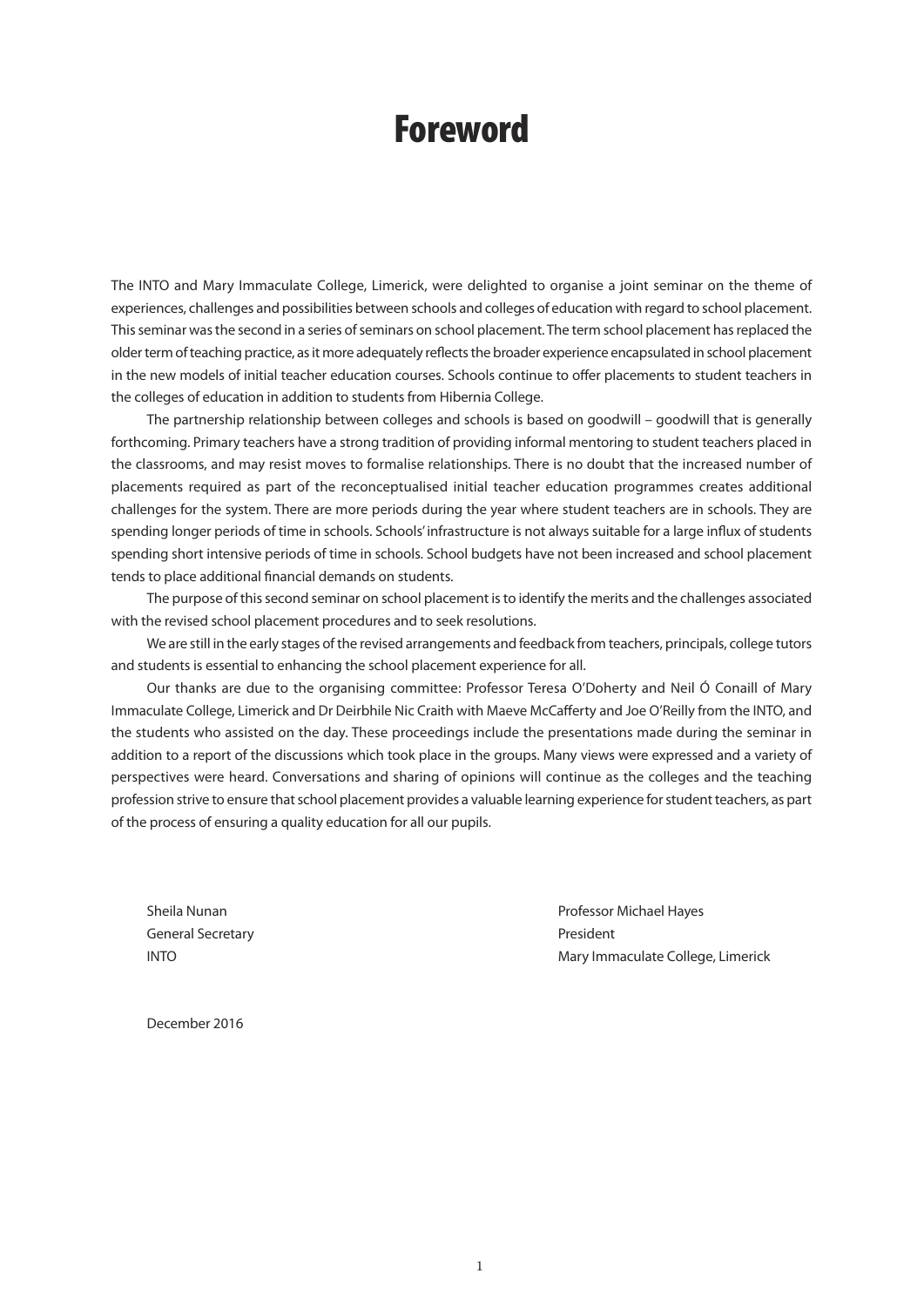

**School Placement**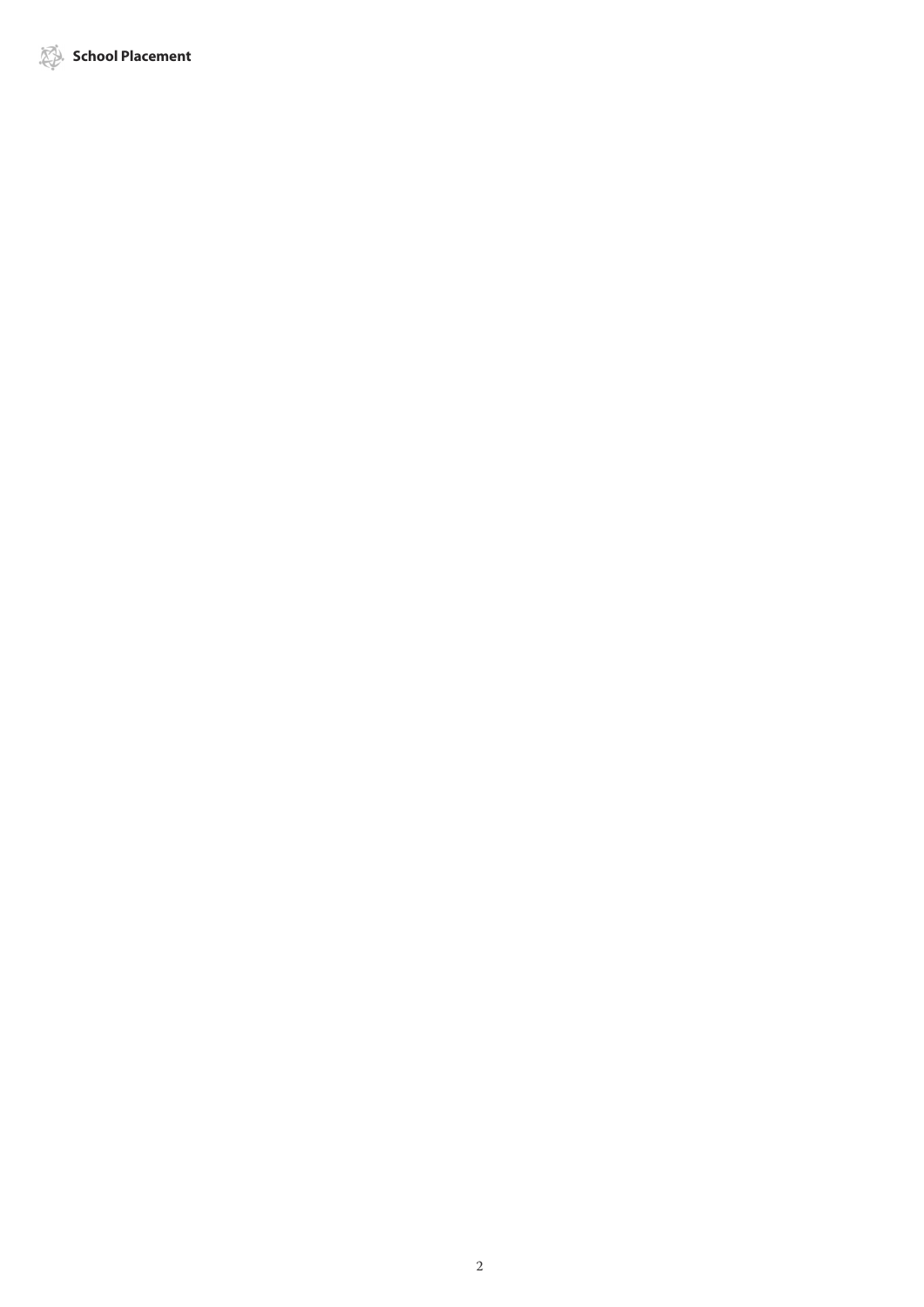### **Introduction**

#### **Professor Michael Hayes, President, Mary Immaculate College**

#### Fáilte,

Good morning and welcome to Mary Immaculate College, for this, the first joint seminar between the INTO and Mary Immaculate College on School Placement.

I am delighted to welcome Dr Deirbhile Nic Craith and Rosena Jordan from the INTO. Dr Deirbhile Nic Craith and Mr Neil Ó Conaill, Director of School Placement, will address you shortly in relation to the current policy on School Placement.

School Placement is a vital component of all education programmes and this year sees the first cohort of B.Ed students and the first cohort of PME students in their final year of the revised reconceptualised teacher education programmes.The new programme structure hassignificantly increased the amount oftime studentsspend on school placement.

The purpose of this seminar is to discuss experiences of school placement and to identify the challenges that need to be addressed from the perspectives of principals, class teachers, student teachers and other colleges.

There are many issues to be discussed here today in relation to the length and structure of School Placement and this forum will afford you the opportunity to discuss and share your experiences with all parties involved.

This collaborative event was organised by the INTO and Mr Neil O Conaill, Director of School Placement here in MIC. Through collaboration with the INTO, the other colleges of education, the principals, teachers and students we can build on the partnerships that we have already established and help deliver the best school placement experience for our students.

I wish this seminar well.

Beir bua agus beannacht.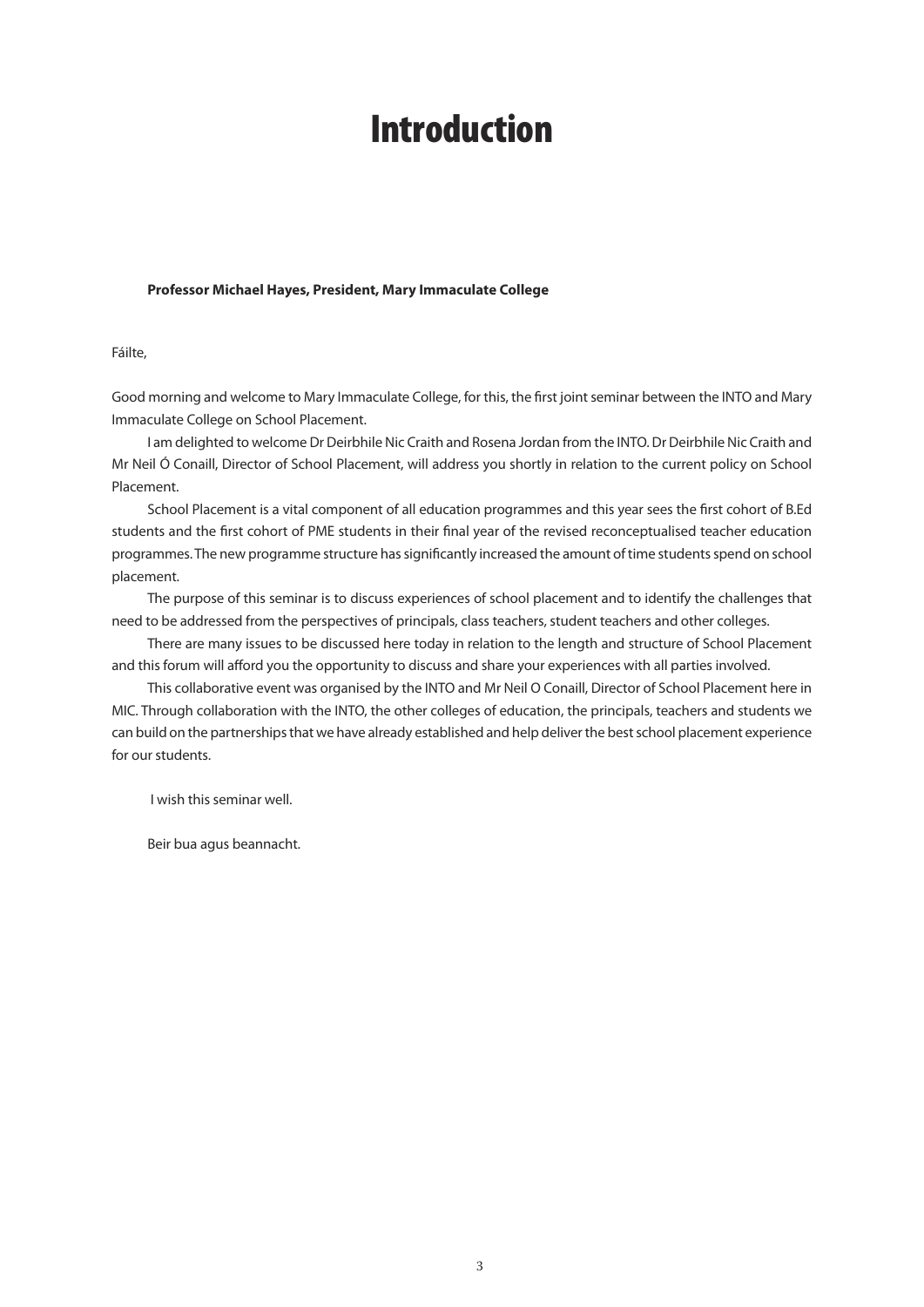#### **Rosena Jordan, Uachtarán INTO**

Ba mhaith liom fíorchaoin fáilte a chur romhaibh go léir maidin inniu go dtí an seimineár seo, comheagraithe ag Cumann Múinteoirí Éireann agus Coláiste Mhuire gan Smál. Anseo linn inniu tá ionadaithe ó na coláistí oideachais, príomhoidí scoileanna, agus múinteoirí ranga chun ábhar atá an-tábhachtach dúinn go léir a phlé.

School placement is that critically important interface between Initial Teacher Education and full responsibility for our young teachers. As Professor Hayes has outlined, the new programme structure hassignificantly increased the amount of time students now spend on school placement, so it is timely that we examine how the structure is working.

This seminar offers an opportunity for all delegates to discuss the development of the school placement experience for student teachers. Today is about hearing the different perspectives of the colleges, principals, classroom teachers and students and listening to each other.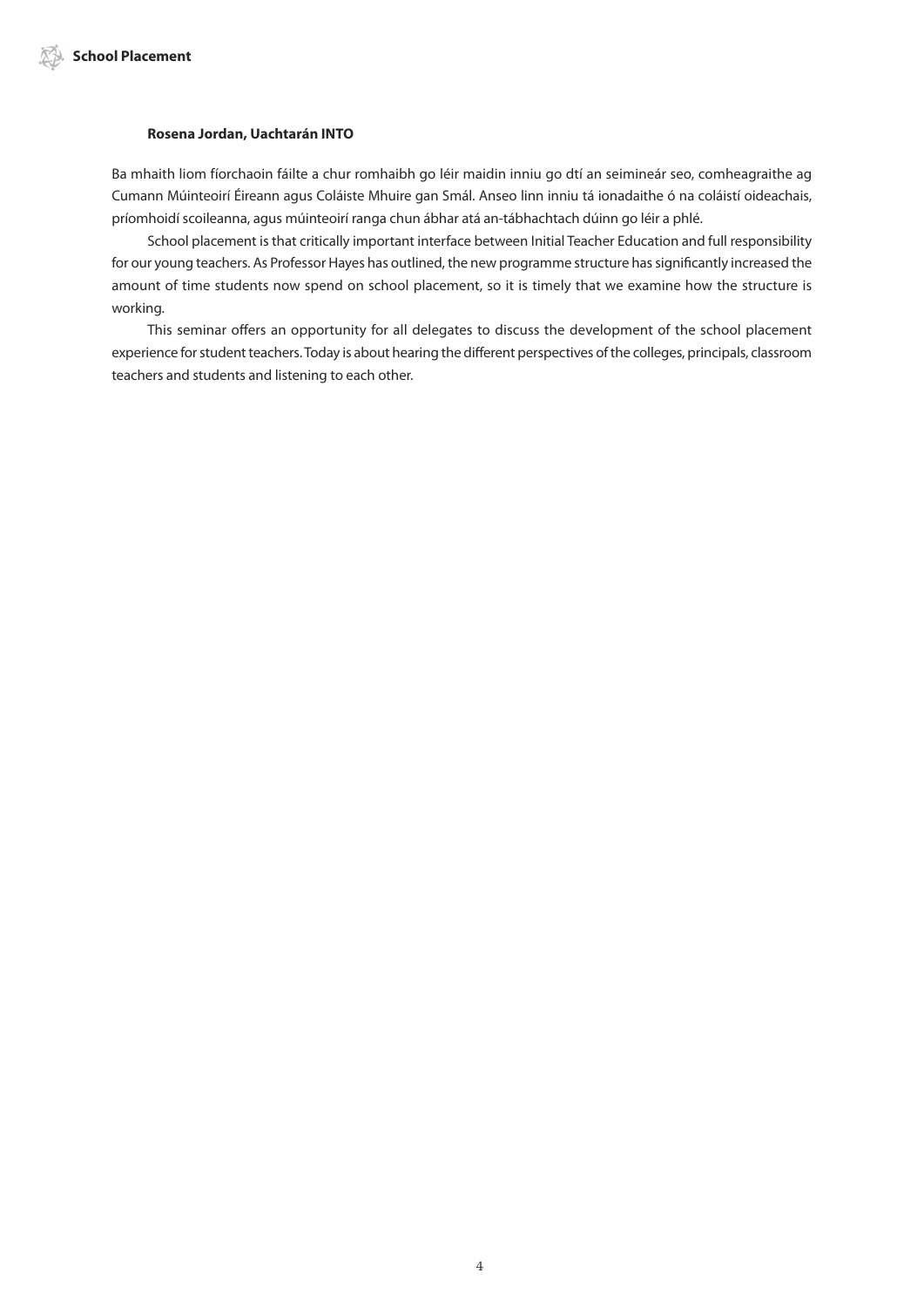### **Presentations**

#### **Dr Deirbhile Nic Craith, Director of Education and Research, INTO**

Dia is Muire daoibh ar maidin. Ba mhaith liom buíochas a ghabháil leis an tUasal Michael Hayes as an bhfáilte chroíúil a chuirsé romhainn anseo inniu. Táimid ag tógáil ar an seimineár deiridh a bhí againn arshocrúchán scoile i gColáiste Phádraig, breis agus bliain ó shoin. Cuid lárnach den chúrsa oiliúna is ea an cleachtadh múinteoireachta – tá cuimhne agam féin ar roinnt de na tréimhsí a chaith mé i scoileanna éagsúla ag foghlaim na ceirde agus ag cleachtadh na gairme.

It is timely to hold our second seminar on school placement, this time in collaboration with Mary Immaculate College. As Professor Hayes has said, in September, we will have the first graduates from the new B.Ed and postgraduate programmes. As students, they will have experienced the new arrangements for school placement throughout their years in college. Schools will also have hosted students from first year to fourth year of the new B.Ed and from the two year post-graduate course. College tutors and lecturers will have worked with students as they progressed through their courses.

Eighteen months ago, we were half way through the new arrangements as outlined in the Teaching Council's policy and guidelines. At that time there were concerns about the proposed arrangements for the latter half of the teacher education programmes, a lot of apprehension and a fear of the unknown. Now that we have experienced the new school placement arrangements across all years of the new programmes, we will hear about these experiences from yourselves and from our panel participants.

Some ofthe issues we hear about concern the lack of consistency between colleges and the different approaches colleges take to school placement, though perhaps there is a richness in this variety. On the one hand it is optional for schools and individual teachers to host students, but on the other hand, colleges struggle to find sufficient school placement places. The amount of time students must spend on school placement has increased significantly under the new model of initial teacher education – a quarter of their time on the B.Ed. This is certainly a factor in the increased pressure to find placements for student teachers. I estimate we have about 5500 student teachers in our system each year, between the four year B.Ed programme, the two year post-graduate programme in the colleges of education and the postgraduate course in Hibernia. That is a lot of school placements!

TheTeaching Council's guidelines are grounded in a partnership approach and outline expectationsfor all parties in school placement. The INTO has consistently argued for the recognition of class teachers' contribution to student teachers' learning about teaching. Our current system of school placement relies on the goodwill of schools and teachers, which is always forthcoming, in the good tradition of primary schools, but cannot be exploited. Therefore, we need to ensure that whatever supports are required – whether in schools or colleges – are identified and put in place.

In our previous publications on teacher education, the INTO argued that serious consideration should be given to the concept of an extended school experience as part of initial teacher education (INTO, 1993, p. 92). We now have longer placements during the final year. The INTO also argued that teachers should have a structured role as mentors to student teachers during teaching practice – but this interface between class teacher and student teacher is still being explored. Teacher Education policy is at a stage where ideas, concepts and suggestionsthat have been around for a while have a channel for expression through policy and guidelines now that the Teaching Council has responsibility in this area. But new approaches or practices don't just happen. Any change process requires investment, which is not sufficiently forthcoming at present.

We circulated the proceedings of our last seminar to inform our discussions today. Some of the concerns highlighted then may no longer be concerns while new concerns may have arisen.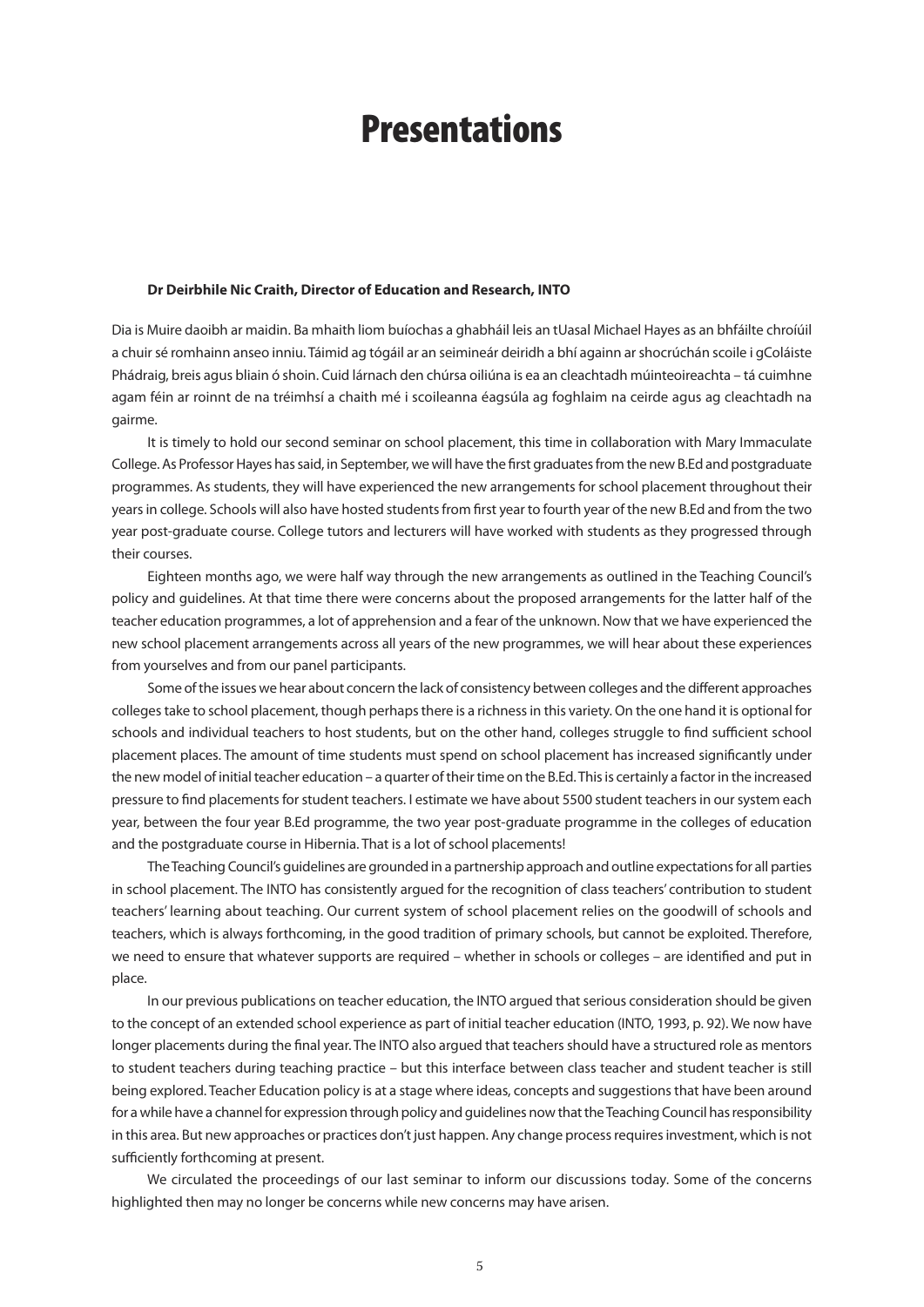Issues raised at our previous seminar include:

- The need to enhance communication between colleges and schools regarding processes and expectations colleges don't seem to have sufficient resources to build relationships with schools and teachers are not always clear about what is expected of them.
- The challenges for schools of developing partnerships where more than one college is involved and there are mixed views on this matter.
- The need for professional development for class teachers who host student teachers this would help to clarify expectations and enhance teachers'skills in observing and giving feedback.
- Preparation of students for school placement in DEIS schools students may not always be familiar with the range of programmes used in DEIS schools.
- Recognition for teachers who host students in terms of career progression, credits for participation, for example. We have yet to carry out research seeking teachers'views on school placement as suggested at the last seminar.
- Barriers to hosting student teachers, such as WSE, standardised tests.
- Supporting and responding to the weaker student where do responsibilities lie and possible implications for pupils.
- Student sourced v college sourced placements not all students have access to friends and relations already in the teaching profession.
- The need for clarity around expectations of all parties to the process.

Today is another opportunity to bring together the collective experiences of teachers in schools, tutors and staff in colleges, and the student teachers themselves. School placement is about supporting student teachers along the road to becoming fully fledged professionals. It's an essential part of the pathway to becoming a teacher. But what school placement should be and how it should be supported is open to discussion and dialogue.

Tá deis againn inniu cur leis an bplé agus leis an díospóireacht – múinteoirí, mic léinn agus lucht coláiste. Beidh dhá thuairisc againn ansin le plé leis na h-údaráis chuí – An Chomhairle Mhúinteoireachta, An Roinn Oideachais agus an HEA.

Leanaimís orainn ag cur agus an cúiteamh.

6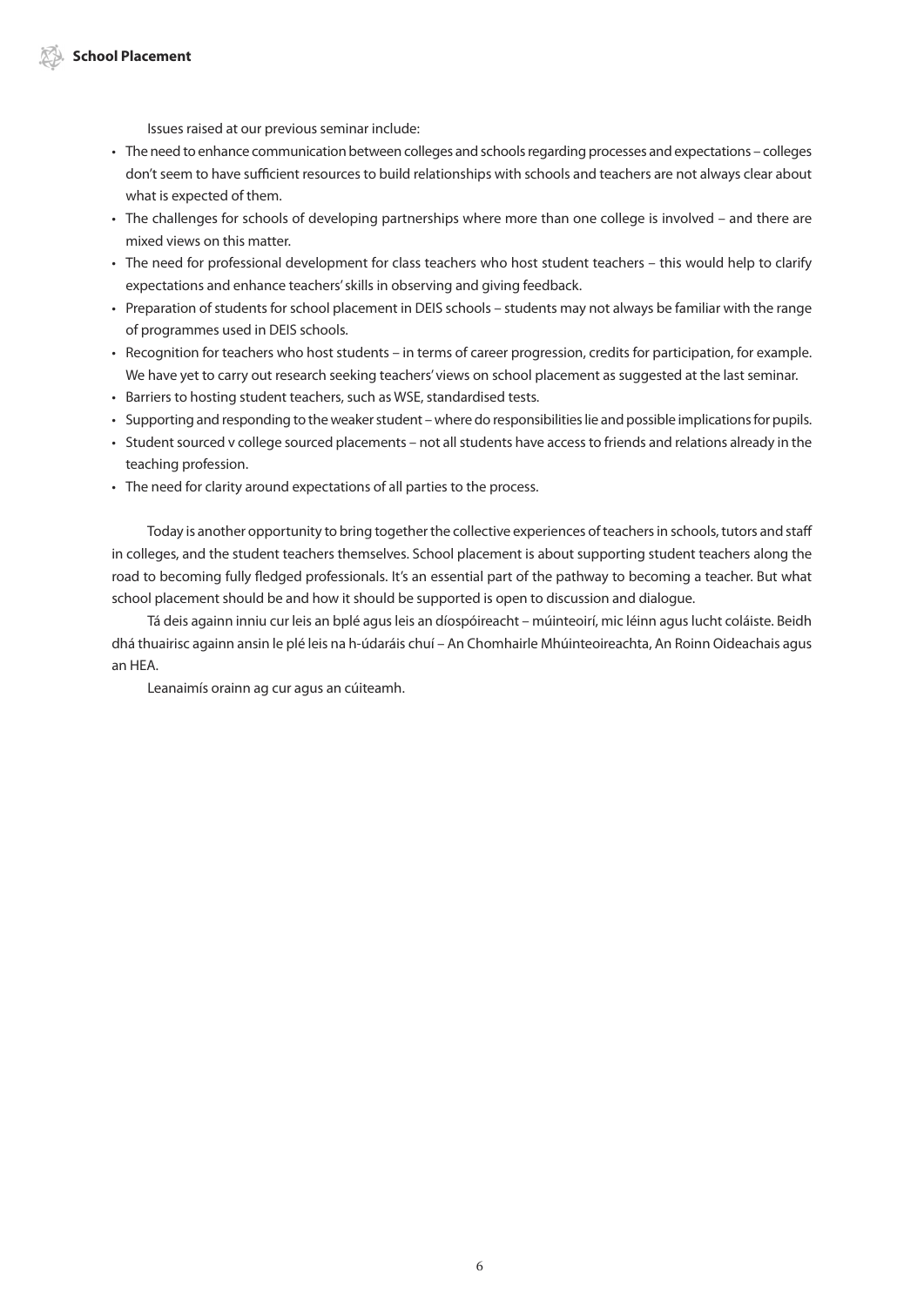#### **School Placement: Experiences, Challenges and Possibilities: Reflecting on Four Years of Placements**

#### **Neil Ó Conaill, Director of School Placement, Mary Immaculate College**

I am delighted to welcome you all to Mary Immaculate College for the second INTO/ College seminar on school placement.

As school placement is the biggest off-campus undertaking by any HEI, and as more school participate in school placement and for more often, seminars such as this one provide valuable opportunities for sharing perspectives and insights.

The first cohort of students graduate from the four year B.Ed courses this year, therefore it is appropriate that the seminar addresses the Experiences, Challenges and Possibilities associated with school placement in the new programmes. Inevitably, with every experience comes challenges and possibilities.

While all aspects of the B.Ed programmes changed to meet the requirements of Teaching Council accreditation, perhaps it is in the area of school placement that change is most visible and significant. Before the Teaching Council published its Criteria for Programme Providers (2011), the Department of Education and Skills (2010), had signalled its preference for four year programmes at undergraduate level. Regarding school placement, the DES advocated that new four year programmes would include at least an aggregate of one year of which is a school-based professional development experience (DES, 2010, p.18). Though it was announced in a draft National Plan for Literacy and Numeracy, (a curiousforum for the announcement of the most far-reaching policy change in teacher education for decades), this essentially was the first indication that undergraduate primary teacher education programmes were to move from three to four years and that time in schools would increase by over 100%. The Teaching Council followed up the DES announcement in June 2011 with the publication of the Criteria for Programme Providers. With a starting date of September 2012, colleges were given a very ambitious target to ensure that new programmes were planned and approved within such a short space of time, while also continuing with the three year programme.

Even though placements could now be spread over four years, the duration of 30 weeks had to be achieved. Despite the short lead in time, both the Criteria (Teaching Council, 2011) and the Teaching Council's Policy on the Continuum (2011a) required that "new and innovative school placement models should be developed using a partnership approach, whereby HEIs and schools actively collaborate in the organisation of the school placement<sup>"</sup> (Teaching Council, 2011, p.15). Both documents envisaged teachers becoming involved in providing "mentoring, supervision and constructive feedback on practice"(2011, p.15). No reference was made to training for teachers to undertake such roles. With regard to the capacity issue, the Teaching Council stated that "all recognised schools would be expected to host a student on placement" (2011a, p.13) but this expectation was not included in the Criteria document (Teaching Council, 2011). Not for the first time, inconsistencies in the language within policy documents led to different interpretations of meaning and requirements.

The Criteria (Teaching Council, 2011) promoted a partnership approach to placement and emphasised the roles and responsibilities of all partnersin the placement process, including the co-operating teacher.While many calls have been made to recognise the valuable contribution co-operating teachers can make to student teachers' learning (Kellaghan, 2002,DES, 2005) ,theTeaching Council'sinclusion ofthe co-operating teacher as a partnerin the placement process, though a norm internationally (Clarke et al, 2014) , is noteworthy as the first recognition of their role in the Irish context. One year into the new programmes, the Guidelines for School Placement were published, (Teaching Council, 2013) and these listed the roles and responsibilities of all the stakeholders in the placement process and for the first time refer to the role of the co-operating teacher. As a starting point, the Guidelines reference roles and responsibilities, but the provision of guidelines in themselves do not foster a commitment to partnership. Indicating to teachers or school communities what they should do with placement students does not promote engagement which is underpinned by a principle of partnership.

To meet the necessary 30 weeks of placement, the undergraduate degrees in MIC, include school placements in six of the eight semesters. Each placement is preceded by a period of observation and classroom assisting so that the student teacher has the opportunity to become familiar with the pupils, class routines and the teacher's classroom

7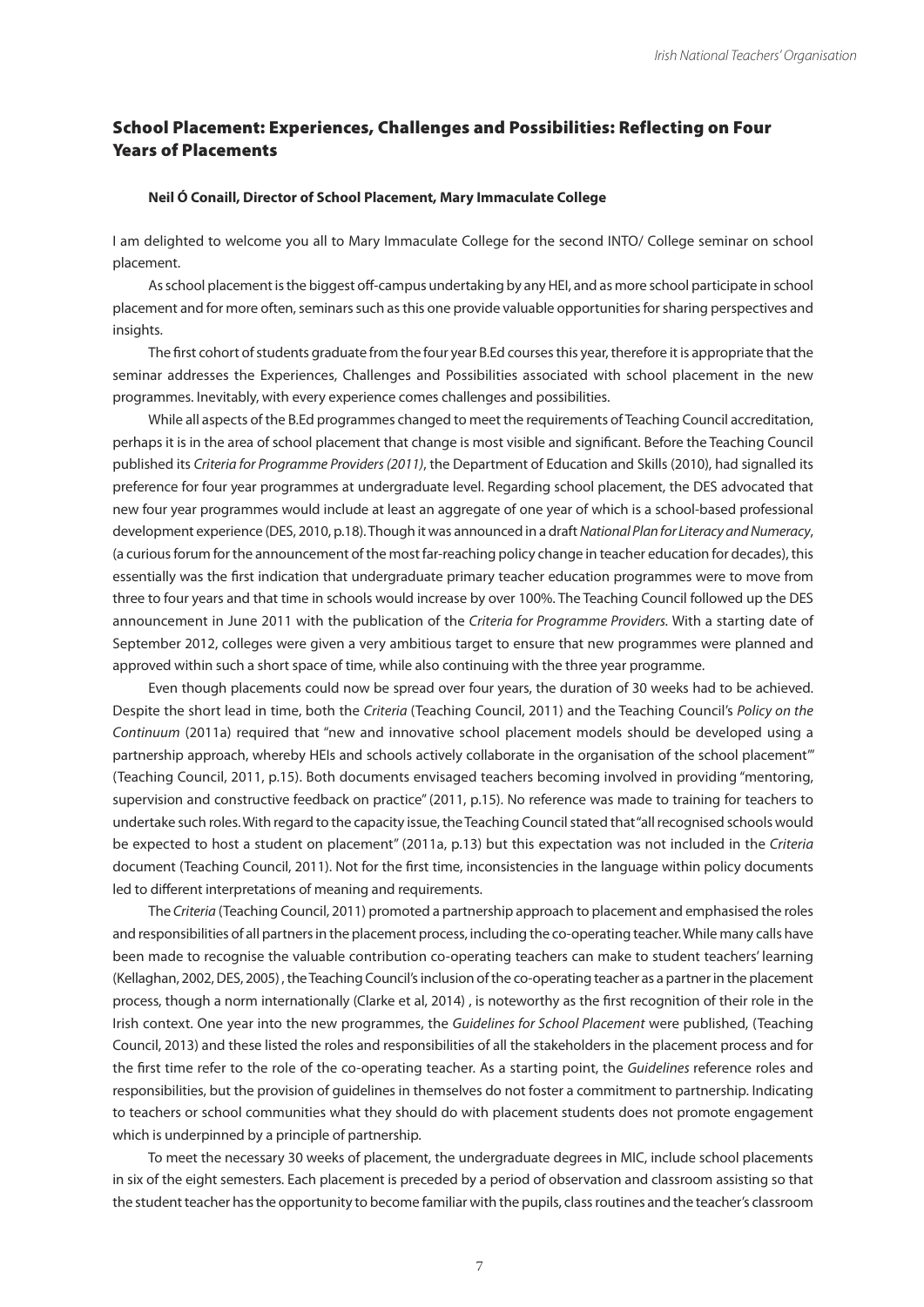management approaches prior to beginning teaching. The first placement is a non-teaching placement, allowing students the opportunity to assist and observe in classrooms without any teaching responsibilities. It is testimony to the professionalism, commitment and understanding of all the teachers who engage with these First Year students that having students in their room in a non-teaching capacity has not deterred them from taking students. On their second placement, the students begin to teach, beginning with two lessons per day and their teaching commitment increases to the full day shared with a partner. Their first and second teaching placements are graded on a Pass/Fail basis so that mentoring rather than evaluation underpins the student-tutor conversations. The MIC placement programmesinvolves both partnered (i.e.sharing the teaching commitment with anotherstudent) and non-partnered placements and includes placementssourced by the college and others directly by the student. Students are required to teach at all class band levels, Infants, Middle classes and Senior classes, and in a multi-grade class. Their Extended Placement enables them work at a whole school level, in team teaching, learning support and in a curriculum project, as well as teaching a class. The extension of the programmes to four years has allowed for appropriate emphasis on inclusive practice by beginning teachers and for the inclusion of education elective modules and specialism. Both of these enrich the student's school work, especially on the Extended Placement. Over their four years of placements, the students are visited by school placement tutors on a minimum of 15 occasions, which isthe equivalent of almost a visit for each teaching week.

The schedule of placements has to pay due regard to the Teaching Council requirements, coherence on the programme and schools'timetables and priorities. Inevitably, in trying to satisfy all perspectives, and fundamentally when required to meet criteria over which one has no control, the timing or duration of placements will not always meet the preference of some stakeholders. Nonetheless, it is fair to say that given the unprecedented increase in the amount of school placement, colleges and schools have done remarkably well to meet the challenges of the new placement landscape.

Having gone through one four year cycle of the placements, we can now reflect on the overall schedule. In MIC, Year One placements have occurred on four occasions, thus allowing for revisions to occur annually. Similarly, we have had three cycles of the second year programme and two of Year Three and one of Year Four, the Extended Placement. As with any educational endeavour, commitment to review and evaluation is integral to the process.

Looking back at the schedule, without doubt the new model would not be feasible without the co-operation and goodwill of the schools and individual teachers who decide to get involved. However, with an unregulated number of students entering primary teaching courses, it is important to recognise that the DES imposes a cap of student numbers only on the colleges of education, it is timely to question the feasibility of demanding that programmes include 30 weeks and 24 weeks of placement (undergraduate and postgraduate, respectively). In the academic year 2014/2015, there were 21,419 mainstream classes in the country (DES, 2015) and an estimated 8,660 school placement opportunities (Ó Neill, 2015) must occur in these classes. When one removes from the 21,419 classes those that are geographically remote from students, those not available due to leave/subbing arrangements and those taught by non-probated teachers, one can appreciate the difficulty experienced by students when trying to source classes and the difficulty experienced by schools which are inundated by placement requests.

The crisis in capacity, all too familiar to colleges which arrange placements, students who seek placements, and schools that choose to become involved, has led to a competition for placements rather than planned participation in placements. Perhaps the formal recognition by the DES of teachers who participate in school placement, and formal recognition in schools' evaluations and inspections, would indicate that participation in school is recognised as a valuable contribution to the profession. Similarly,Teaching Councilrecognition through Cosán may incentivise greater participation by teachers. Such national recognition is important, as partnership is a Teaching Council policy rather than a policy to be associated solely with the colleges. National policy should have central support, not simply be imposed from above. These steps towards recognition of participation in placement may eventually lead to teachers' participation as collaboration in placement, rather than co-operation with placement. The opportunity, from September 2017, for all NQTs to participate in a formal induction process, as envisaged in Droichead, also enables the review of the insistence on 30 or 24 weeks placement forstudent teachers. From the colleges'perspective placement schedules, as outlined above, planned to ensure that, on graduating, students would have the best possible range of placement experiences, will have to be reviewed in light of the increasing difficulties in sourcing classes.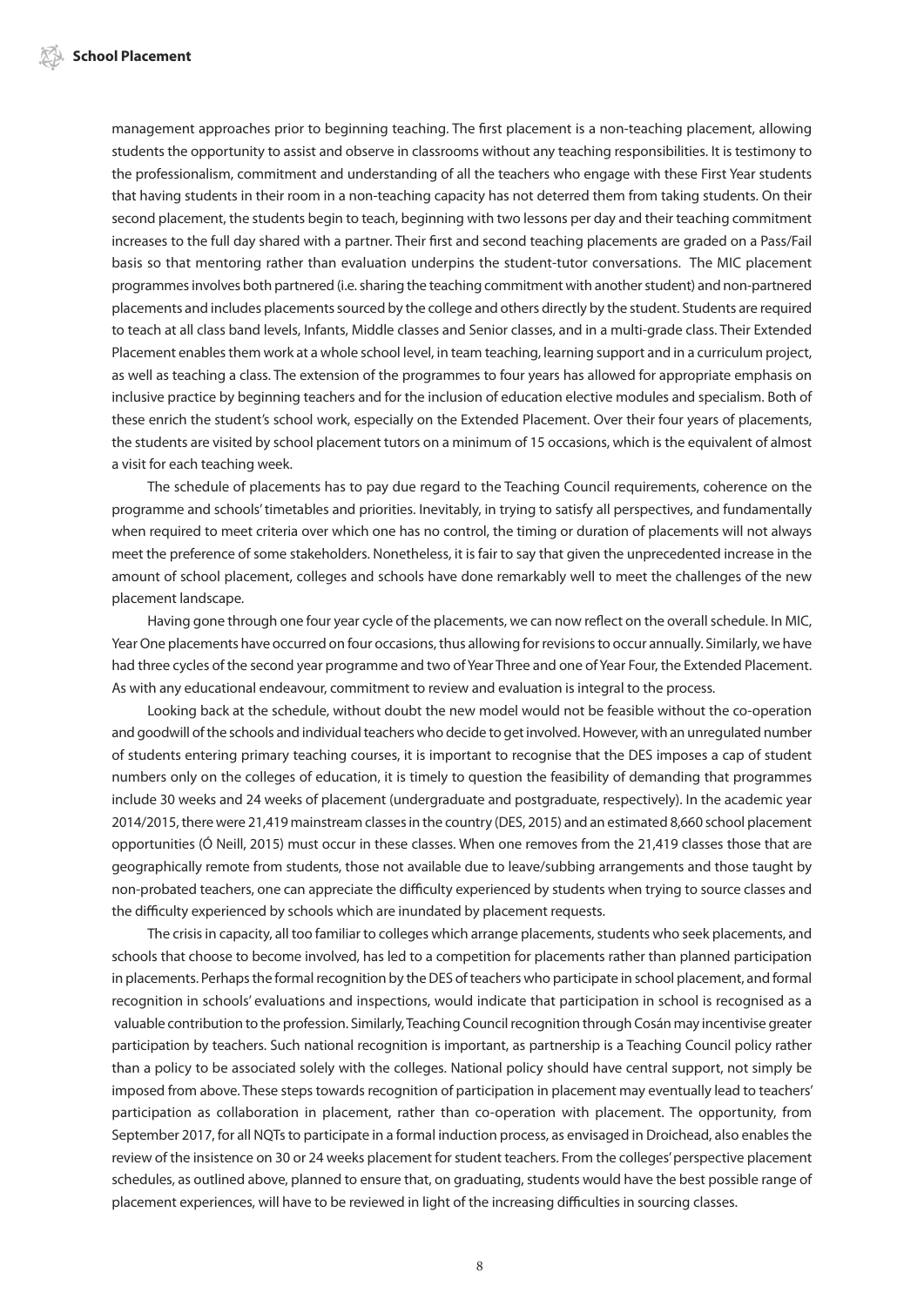The Criteria (Teaching Council, 2011), do not require that students teach at all class levels, in fact, just a minimum of two placements is required, though it is difficult to see how 30 weeks can be achieved with just two placements. Fewer but longer placements may be preferable.

A collaborative initiative such as school placement, involving students, lecturers, tutors, co-operating teachers, school principals and pupils, has to balance pragmatism with principles of pedagogy. School pupils and college students are not best served by a system which dilutes its principles in the face of pragmatism. Partnership as a concept for school placement, and developing the role of the co-operating teacher, supporting tutor – co-operating teacher dialogue and student – co-operating teacher dialogue are all at a very early stage of development in Ireland. Conversations such as today's may assist in identifying how best to nurture and sustain commitment to partnership on placement.

#### References

Bullock, A. (Lord Bullock) (Chairman) (1975) A language for life: Report of the Committee of Inquiry appointed by the Secretary of State for Education and Science. HMSO.

Government of Ireland (1999) Primary School Curriculum: Introduction/Curaclam na Bunscoile: Réamhrá. Dublin: Stationery Office.

Clarke, A., Triggs, V. and Nielsen, W. (2014). Cooperating teacher participation in teacher education: A review of the literature. Review of Educational Research, 84 92): pp. 163 – 202.

DES (2015). Department of Education and Skills, Key Statistics 2014/2015

www.education.ie/en/Publications/Statistics/Key-Statistics/Key-Statistics-2014-2015.pdf , accessed Feb. 4th 2016 DES, (2010). Department of Education and Skills, Better Literacy and Numeracy for children and young people. A draft

national plan to improve literacy and numeracy in schools. Dublin: Department of Education and Skills.

DES, (2005). Department of Education and Science, Beginning to Teach – Newly Qualified Teachers in Irish Primary Schools, Dublin: Stationery Office.

Kelleghan, T. (2002). Preparing Teachers for the 21st Century: Report of the Working Group on Primary Preservice Teacher Education. Dublin: Department of Education and Science

Ó Neill. S. (2015). Unpublished data on School Placement, submitted to the Teaching Council.

Teaching Council (2011). Criteria and Guidelines for Course Providers. Maynooth: Teaching Council

Teaching Council (2011a). Policy on the Continuum of Teacher Education. Maynooth: Teaching Council

Teaching Council (2013). Guidelines on School Placement. Maynooth: Teaching Council.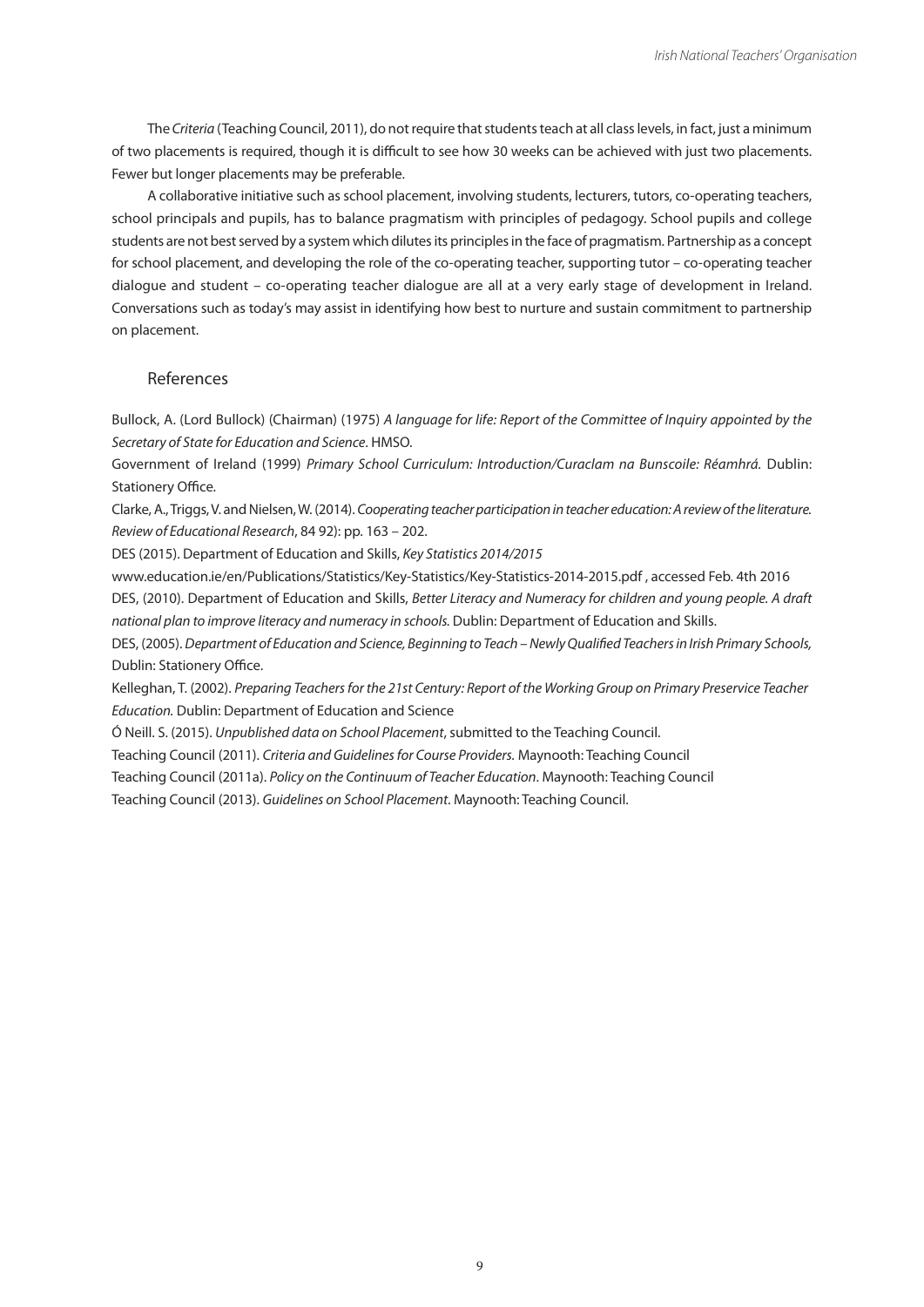#### **Perspectives of a Principal Teacher**

#### **Dr Susan Frawley**

My name is Susan Frawley and I have been a principal for the past 16 years. I was a teaching principal for a good many years in a Band one DEIS school and I am now an administrative principal in a 15 teacher rural school. I have experience of teaching practice during the three year BEd and now as the four year BEd.

In my previous school and in my current school we would have had and currently do take a lot of students. As best I can, I facilitate student placement for past pupils, Mary Immaculate College students, both undergraduates and postgraduates, and students from other colleges also. Generally, each class would have one block per year of student teachers.

School placement should be an enriching experience for student teachers. School placement should be an exciting time for student teachers where they learn about teaching, where they learn how a school actually works, where they put the theories into practice. I always say to students'you are here to learn, it's a teaching practice, your aim over the weeks here is to improve your teaching'. I feel now with the introduction of the four year programme, teaching in a school has finally become central to the education of student teachers. It asks a lot of the school but if students take it seriously and work hard then it is of benefit to both.

The following are my thoughts and my staff's thoughts on student placement:

#### **Strengths**

#### *Extended placement:*

- 1. The BEd degree is now a four-year course, giving ample amount of time to the practical side of teacher education. The increased amount of teaching practice is a good experience for student teachers. The student gets a real understanding of the workings of the school not just the classroom. It allows them to put theory into practice.
- 2. The observation section of the extended placement and teaching practice in first year is a positive introduction as it does give students experience of initiatives in schools e.g. literacy lift-off, Aistear, Mighty Maths, Reading Recovery, Maths Recovery, Accelerated Reader, Toe by Toe etc. It gives the student a chance to observe the LSRT teachers and the class teacher teaching, observe the practicalities of classroom management, time-management, content and length of lessons.
- 3. Having a student teacher doing the extended placement is of benefit to the school as they are an extra staff member while they are in the school.
- 4. It is wonderful to watch a student teacher who is needy, and needs to be scaffolded initially, progressing to a student teacher who is competent and confident.

#### *Shorter placement:*

- 1. Having a student allows the class teacher to give time to children who are struggling.
- 2. It allows the class teacher to observe their class from a different perspective.
- 3. Teachers often get nice ideas from students.
- 4. Children do enjoy the student placement.
- 5. Teachers find the block time for the class teacher during the teaching placement is good and it gives the class teacher time to set and correct homework.
- 6. The first teaching practice for the first year students is good, it gives them lots of time for observation and assisting in the classroom before they teach their lessons.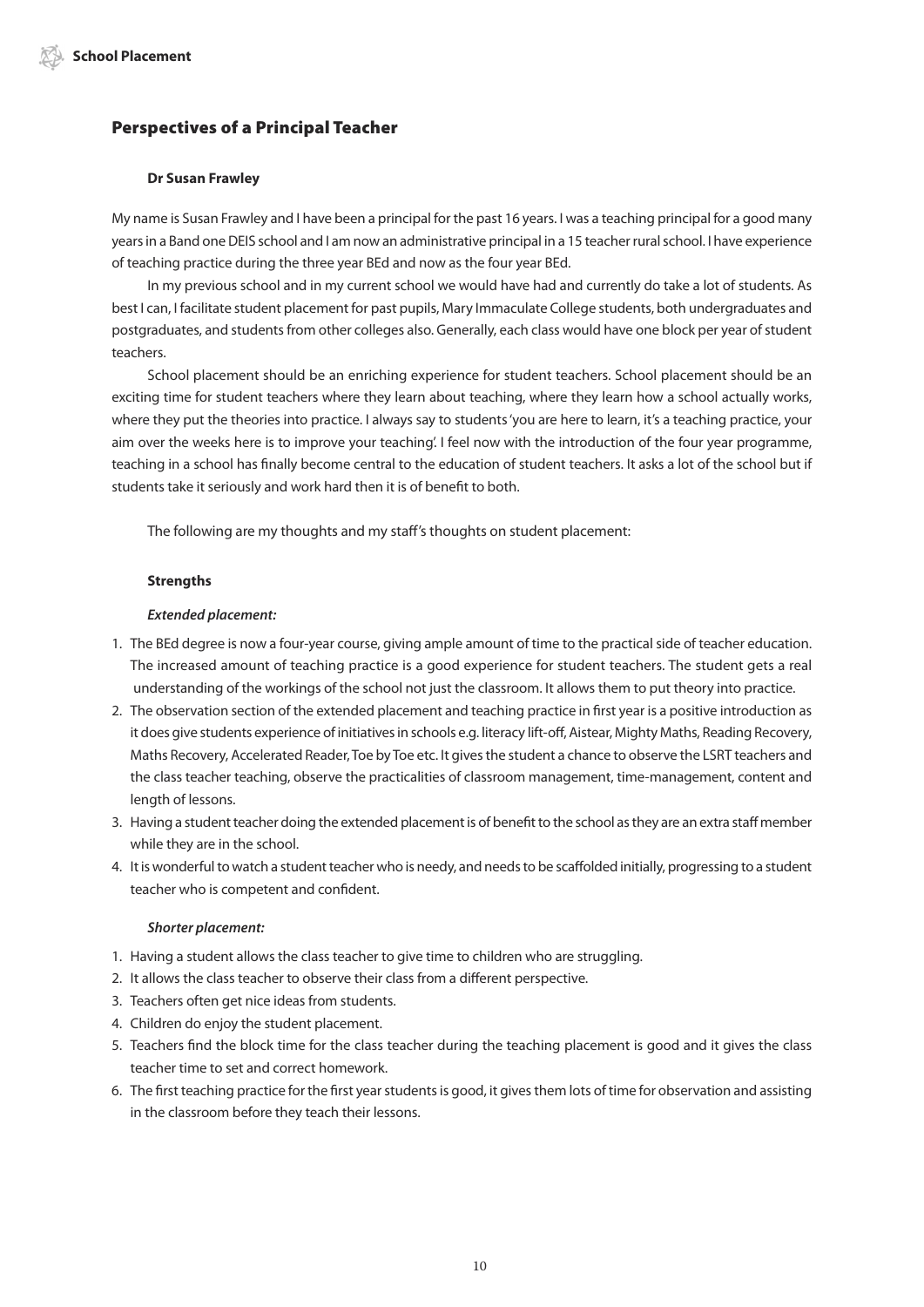#### **Challenges and Possibilities**

- 1. In order for teaching practice to be effective for students it requires a big commitment from staff. As a principal, this can be a challenge for the school.
- 2. I do find the times in the year that students come to our school a bit disjointed. The old system was far more organised in so far as students came to the school before Christmas and before Easter.
- 3. Teaching practice needs to be more realistic. Students need to reduce the planning and the notes. They are still producing copious notes and fancy folders. Class teachers and the pupils would prefer energy used in the class lessons rather than solely on the administrative work – no use burning the midnight oil doing plans and not having the know-how or energy the next day to deliver them.
- 4. Students, especially after their first year in college, need to be more 'individual' in their approach. No sharing of plans, notes, lessons.
- 5. Students need to be accurate in their teaching of Gaeilge.
- 6. It can happen, and I have had experience of students' performing' for the supervisor, receiving good grades and for the rest of their time in the school doing very little. This is why conversations are needed between the supervisor and the class teacher and these should be formalised.
- 7. It can be very annoying for class teachers if the student is particularly weak and not coping. There needs to be a formal structure to deal with this.
- 8. I do feel the amount of visits from the supervisors is limited. If this is to be a learning experience then the more advice they receive to improve their teaching the better.
- 9. Teachers in my school felt that, in general, the supervisor who has taught in a class for a substantial number of years was better equipped to supervise the student. Retired principals and retired teachers who supervise are more open and interested in the class teacher's opinions and are more intuitive with the students.
- 10.The paperwork from the colleges can be confusing, especially the paperwork that came from the extended 14 week teaching practice. One of the students put it into table form which I felt was an easier document to come to terms with. Many of the letters from the colleges are too long and often the important information is lost among the paragraphs. As a principal, what I need to know is the classes they will be teaching and how much or how little of the other initiatives the student is expected to experience so I can ensure their time in my school is productive for them.
- 11. Students rely a lot on guidance from the class teacher and I feel this can be a very positive experience for the student providing the class teacher is willing to engage with the student. It is extra work for the class teacher but most teachers feel it's payback as they would have received guidance from colleagues over the years themselves; there fore, it is our responsibility to guide good practice in our student teachers. Teachers would like to become more involved, but the challenge here is this involvement to be within school time. This maybe something for the Teaching Council to examine e.g. a more formalised input from teachersto guide, help and support the student teacher but not to grade.
- 12. With the increased amount of teaching practice, schools are limited as to the amount of students we can take. I do feel embarrassed at times when I have to refuse students who are looking for student placements and I cannot facilitate them due to logistics.
- 13. Why do some schools not facilitate student teachers? They feel it is ok for other schools to support their future teachers. This point could be taken up with the INTO/IPPN.
- 14. Schools give a lot to accommodate student teachers. Teachers and principals do it because in a few years from now these student teachers will be teaching alongside us as our colleagues. Schoolsthat are directly linked to colleges should be formally acknowledged in a small way. e.g. a certificate for the school affiliating them with the college. This maybe something to be discussed with the Teaching Council.
- 15. In an already overloaded curriculum, teachersfeel that giving their classto a student for a month may result in the class teacher having to play catch up when the students are gone. And if the student is not of a good standard it can be very frustrating for the class teacher.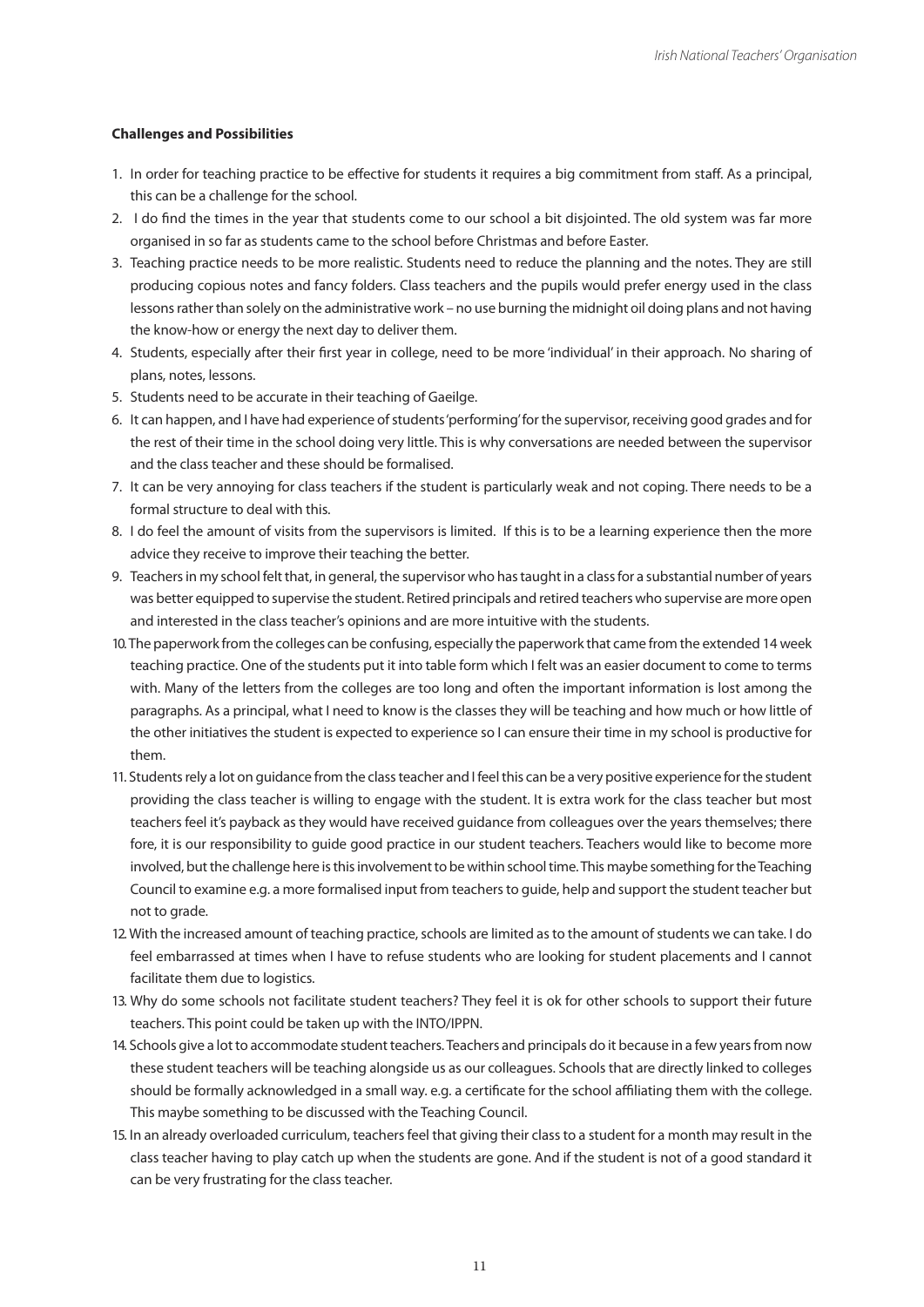- 16. Students need to be educated from the get-go in best practice e.g. Mata sa Rang, Literacy LiftOff and writing genres. Teachers are not seeing this.
- 17. With regard to the observation in the first and fourth year student placement, I would be of the opinion that Students should be taking on the role of a classroom assistant, being active in the class rather than sitting down observing teachers. Maybe the word 'observation' could be removed. This might be something the Teaching Council might address.
- 18.Teaching placement in May (PMEs and second years) istoo late as classes have standardised testing to do. There is no substitute for thinking on your feet in front of a class. No theoretical essay or exam can prepare for that and none can give you the experience gained or the confidence that comes with practical teaching. It is very beneficial to see how classes are motivated and the challenges that their dynamic, background or age help or hinder this. For a student to witness how another teacher approaches behaviour or classroom management is invaluable. Teachers are learners themselves and love to be exposed to what works and doesn't work with pupils. Student placement gives students a good insight into the demands of appropriate planning and thinking creatively to stimulate a group. It gives students the opportunity to learn how to teach.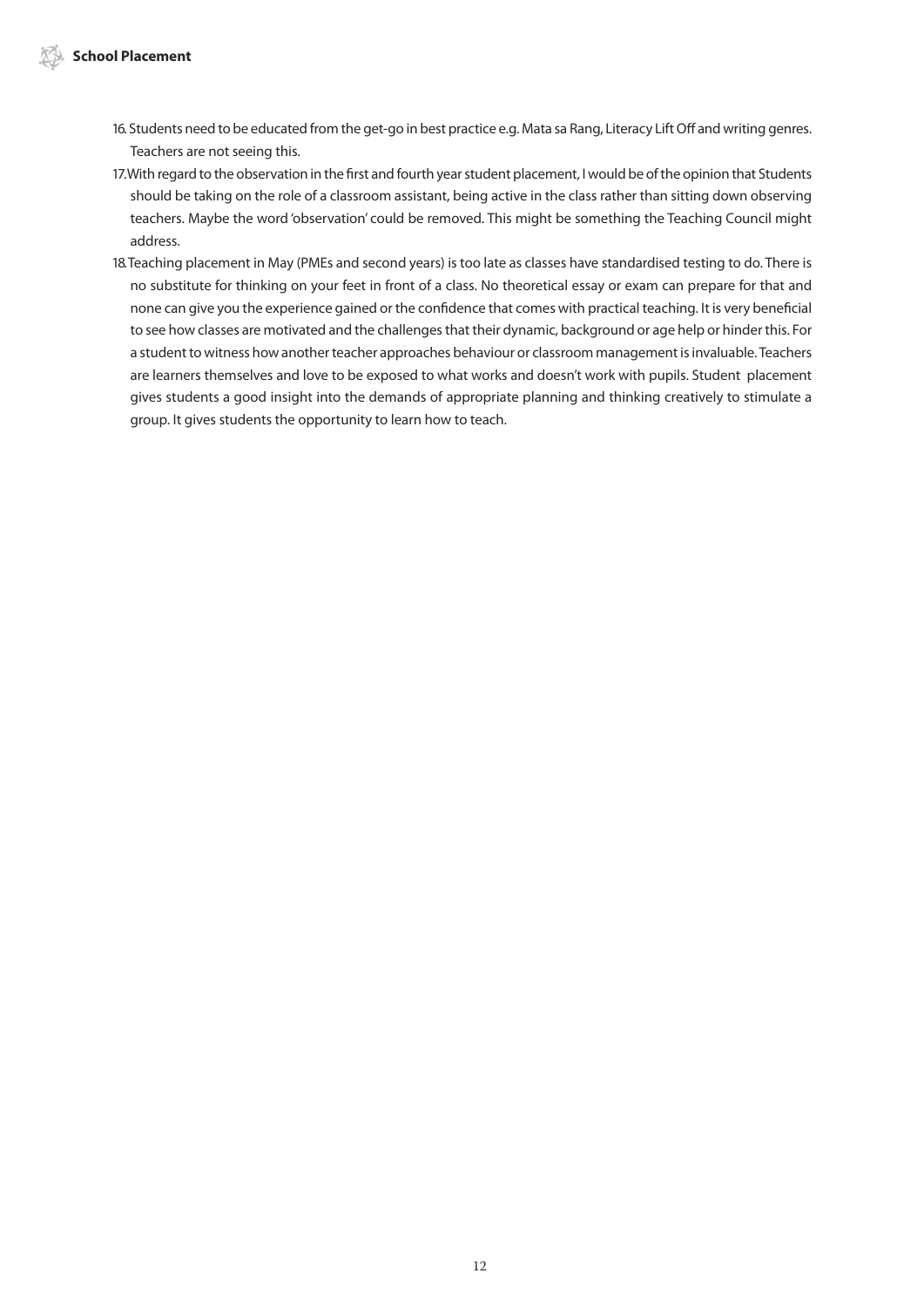#### **Perspectives of a Co-operating Teacher**

#### **Grace Fitzgerald, Teacher, Holy Family NS, Rathmore, Co Kerry**

#### Experiences, Challenges and Opportunities

Dia is Muire daoibh. Good morning everyone.

I am delighted to be asked to be part of what I believe will be a very insightful and beneficial morning discussing school placement.

I suppose I should give some background information on my educational experiences to date. I attended Mary Immaculate College from 2000 to 2003. I was then offered a full time temporary position in June of 2003 before schools even closed. Was I lucky? Absolutely, but I believe you create, or at least, you HELP create your own luck. I have no doubt but that the grade that I received in my TP helped me get called for that interview and that's half the battle. I then got a second year permanent position as a resource teacher in my parish, and was subsequently offered a permanent job in Rathmore, where I remain teaching today.

In my 13 years, I have taught fifth class, resource, junior infants, first class and for the coming year, fourth class. It is, therefore, important to experience teaching a variety of classes while in college.

On my third year teaching and my first year in Rathmore, I had my first teaching practice student. Reflecting on it, I think I was more nervous about it than the student was. All I could think of was'oh this supervisor might come or he/she might come'. I almost felt that my teaching, my classroom layout, the behaviour of the children were going to be judged and that it would all be a reflection on me, and to be truthful, it is a reflection on you.

I have had a student every year for the last ten years. We have introduced a cap on teaching practices in our school to one per teacher per year and this works very well.

#### Questionnaire to Colleagues and Friends

In preparation for my presentation today, I issued a short questionnaire to colleagues and friends. I would now like to share with you some of their views.

#### *Positives of Teaching Practice from a Class Teacher's Perspective*

- 1. Students bring a fresh and interesting perspective with a variety of new ideas and methodologies.
- 2. It gives the class teacher an opportunity to focus on individuals.
- 3. It allows the teacher time to plan lessons for their class.
- 4. It gives the teacher an opportunity to observe the children to really listen to them answering and discussing. It allows the opportunity to see from a distance who participates and who doesn't.
- 5. It affords a teacher time to do extra work around the school.
- 6. It provides time to evaluate and reflect on your own teaching.
- 7. Teachers can give some of their knowledge, experience and expertise to student teachers.
- 8. Individual testing can be completed by class teacher.
- 9. Pupils experience a variety of different topics and varied lessons that might not be taught otherwise.

#### *Challenges*

- 1. Catching up on work not covered in our own plans.
- 2. Disciplining the pupils if the student teacher fails to have control.
- 3. Time is taken from Sacrament preparation.
- 4. When topics are taught by students they may not be well covered and have to be revised by the class teacher, creating added pressure for the teacher.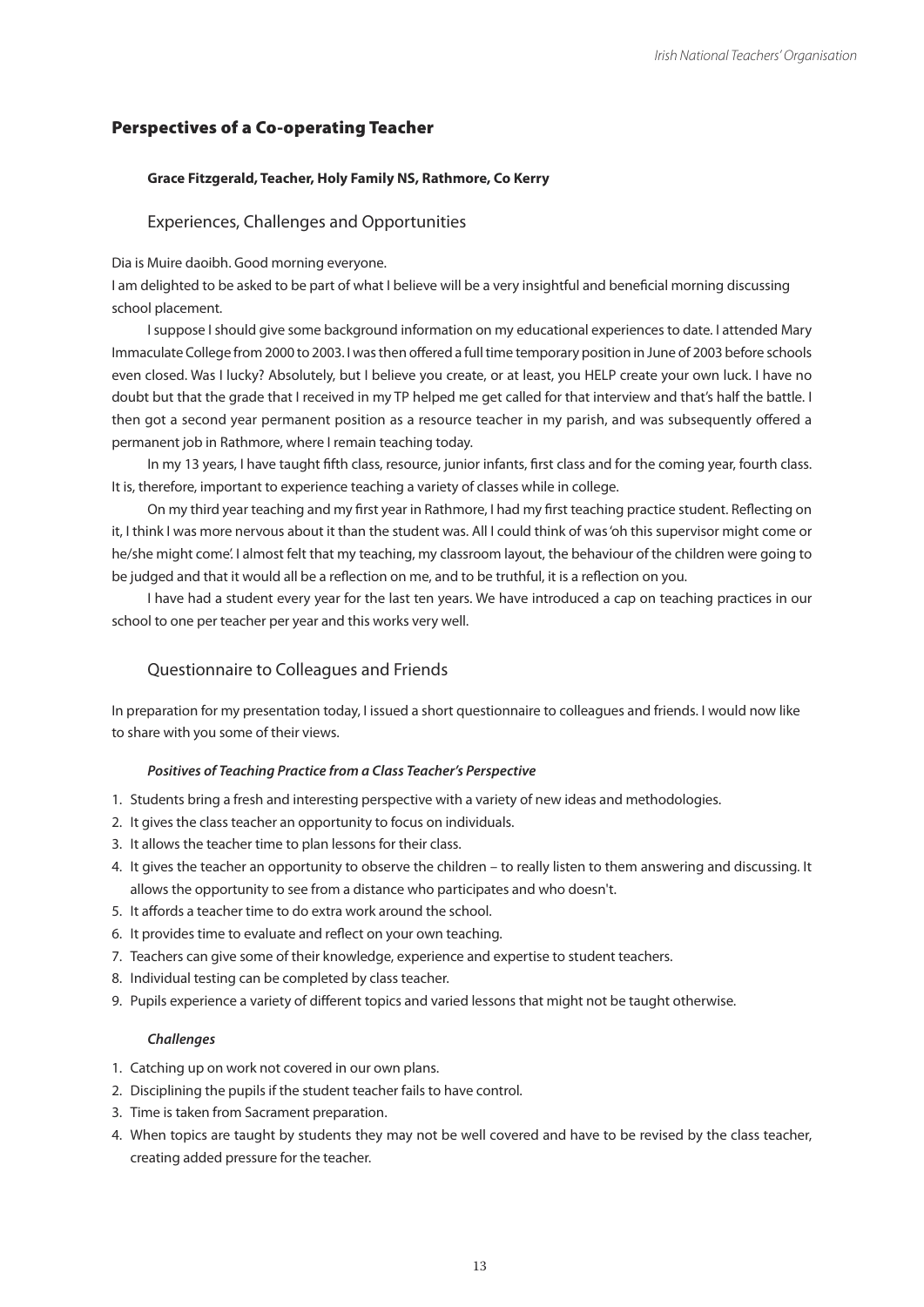- 5. Timetabling: the students seen unaware of the amount of time per subject and do not give subjects their allocated time.
- 6. Students not knowing how to approach lessons e.g. not knowing what should be taught in a literacy lesson and not knowing where to start.
- 7. Some teachers feel five weeks of teaching is far too long for pupils to be away from their class teacher.
- 8. ICT this can prove a huge challenge for student teachers. They may arrive to the class with no software for interactive whiteboards and not having any idea how to source it. This can result in added time, effort and hassle for the class teacher and colleagues.
- 9. No experience with using interactive boards; no lectures in college.
- 10. Giving constructive criticism to student teacher everyone needs guidance and support and student are no different. Don't get into the habit of doing it all yourself and not asking for help of guidance or not accepting guidance when it is offered you. If you start out this way you will have a very lonely teaching career.

#### Differences/Changes in Teaching Practice Noticed

- 1. Some students are not prepared as well as they should/could be.
- 2. Relaxed attitude; punctuality can be a problem i.e. returning from staffroom on breaks.
- 3. Supervisors texting and contacting students to let them know when they will be coming this does not do the student any good and does an injustice to the pupilsin the class who may get a great lesson for that half hour and that's it.
- 4. Student teachers seem to need far more guidance in how to approach lessons than in my time. They seem very unsure of lessons and lack ideas in approaching lessons.
- 5. Little or no'Fearas'. Do they even know the word anymore? I haven't seen a student bring in a poster in years and not only that, but they are not even motivated to set up display tables in the room.
- 6. Attitude of'if they can get away without doing it', they will.
- 7. Dress code is an issue for quite some time, including inappropriate clothing for the classroom and inappropriate tracksuits for PE lessons.
- 8. Students seem far less prepared by their colleges for teaching practice.
- 9. Seem to be less visits (four weeks TP and two visits) and when they are visiting, they stay for half hour but spend up to an hour writing report up in another room!
- 10. Placement is far too long ten weeks in one room and on top of that, students had to teach other students' classes to complete a strand module!
- 11. Standard of student teaching is generally high, however lately it is becoming less reliable, unfortunately.
- 12. A lot more ICT in classrooms now and students need to be prepared for this.
- 13. Not reflecting on their lessons there is a lot to be learnt from reflecting on the positives of a lesson and the concerns with a lesson.
- 14. Students don't seem too concerned about using other students' lessons and powerpoints, even if they are not appropriate to the age group.

#### Positive Changes

- 1. Students are more confident.
- 2. Some students display some very innovative approaches to teaching.

#### Concerns for Teaching Practice in the Future:

- 1. New model of placement and increased number of weeks involved is putting a huge strain on a very busy school life.
- 2. Students will know when supervisors are coming and will 'perform'for a half hour.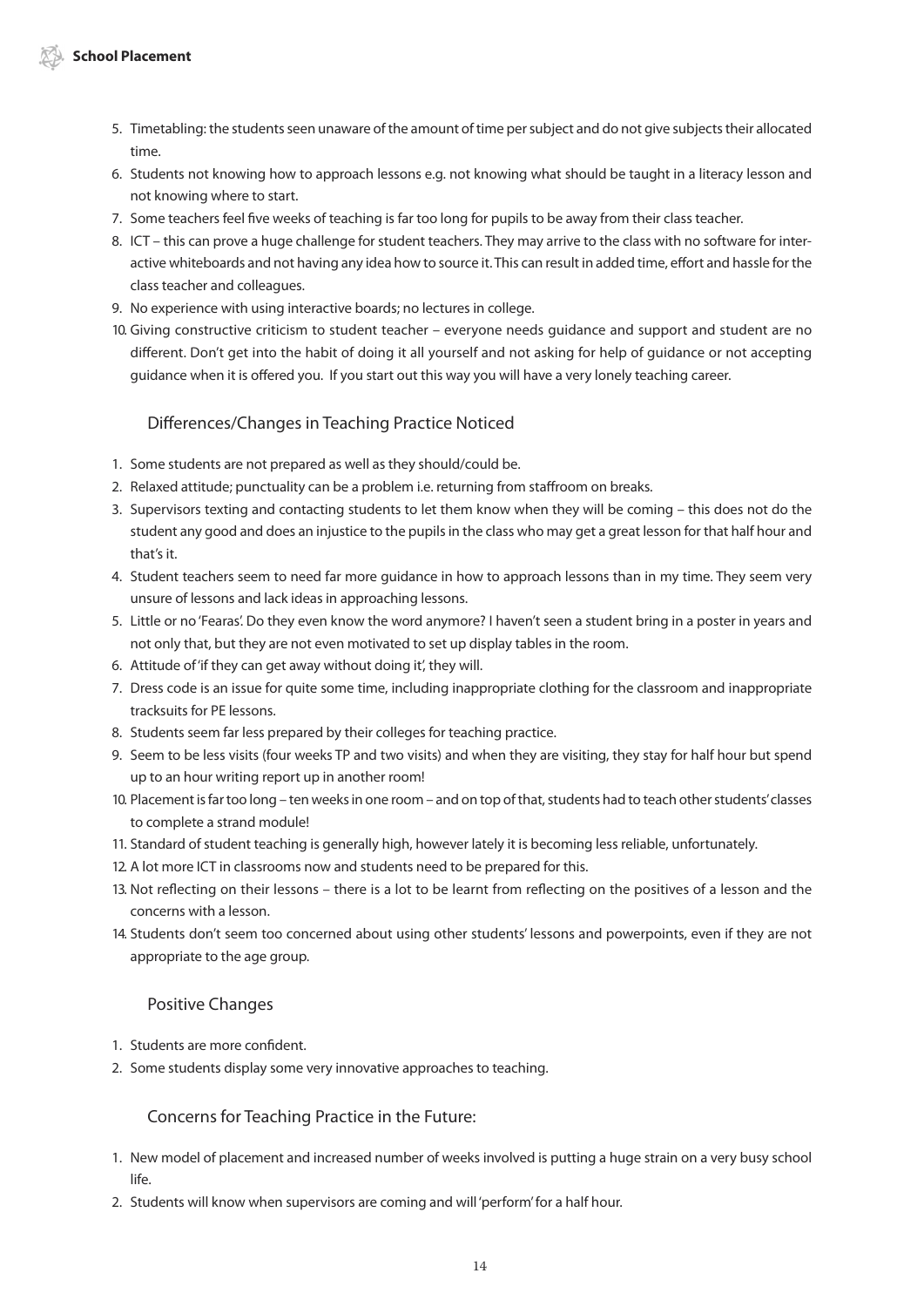- 3. Saturation of system with student teachers; there is not one month in a school when we are without a student teacher!
- 4. Class teachers are concerned that their report will become part of the student's grade.
- 5. Class plans not completed and work having to be revised when student finished.

Colleagues feel they do not want to be involved in assessing the student, but do want greater engagement with the supervisors. A teacher can give insight into how the student is getting on when supervisor is not there, which is the majority of the placement.

#### Going Forward What we Would Like to See

- 1. More visits to students and all colleges following the same level of supervision.
- 2. More knowledge of ICT interactive boards and software.
- 3. Technology can amplify great teaching but great technology cannot replace poor teaching.
- 4. Students should not have to pay for programmes being run in the school. They should be compensated by the college or union.
- 5. Class teachers to have greater engagement with supervisor to give insight into the students teaching.
- 6. Students to be more prepared, have lessons ready for the week, art supplies, photocopying etc should all be ready the evening before or morning of the day, and not during the lesson.
- 7. Colleges to prepare the students better so they feel confident about teaching practice, give practical ideas to use.
- 8. Have experience of multiclass teaching
- 9. Introduce a mentoring programme for students who are finding teaching practice difficult: qualified teachers in localities that would meet with students once a week.
- 10. Work to be taught by student teacher to be more in line with the class teacher's programme and to be accepted by the colleges.

Ireland has an extremely positive outlook for teaching careers in the future. In 2006 the OECD did a survey on the percentage of 15 year olds who wanted to work in the teaching profession – Ireland ranked fourth out of 41 countries surveyed. The average for these countries was 4.8 and Ireland was 12%. These figures were released by PISA (Programme for International Student Assessment) in 2015.

Therefore, it is vital that the training for our future teachers is up to the standards that are and will be required of them. Not only is it important to look after the students but also the class teachers who are giving their time, their expertise, their patience and their class to the students.

"Leadership in any context, including that of the professional, is a lifelong journey, a process of learning." (Tomás Ó Ruairc, Director, Teaching Council).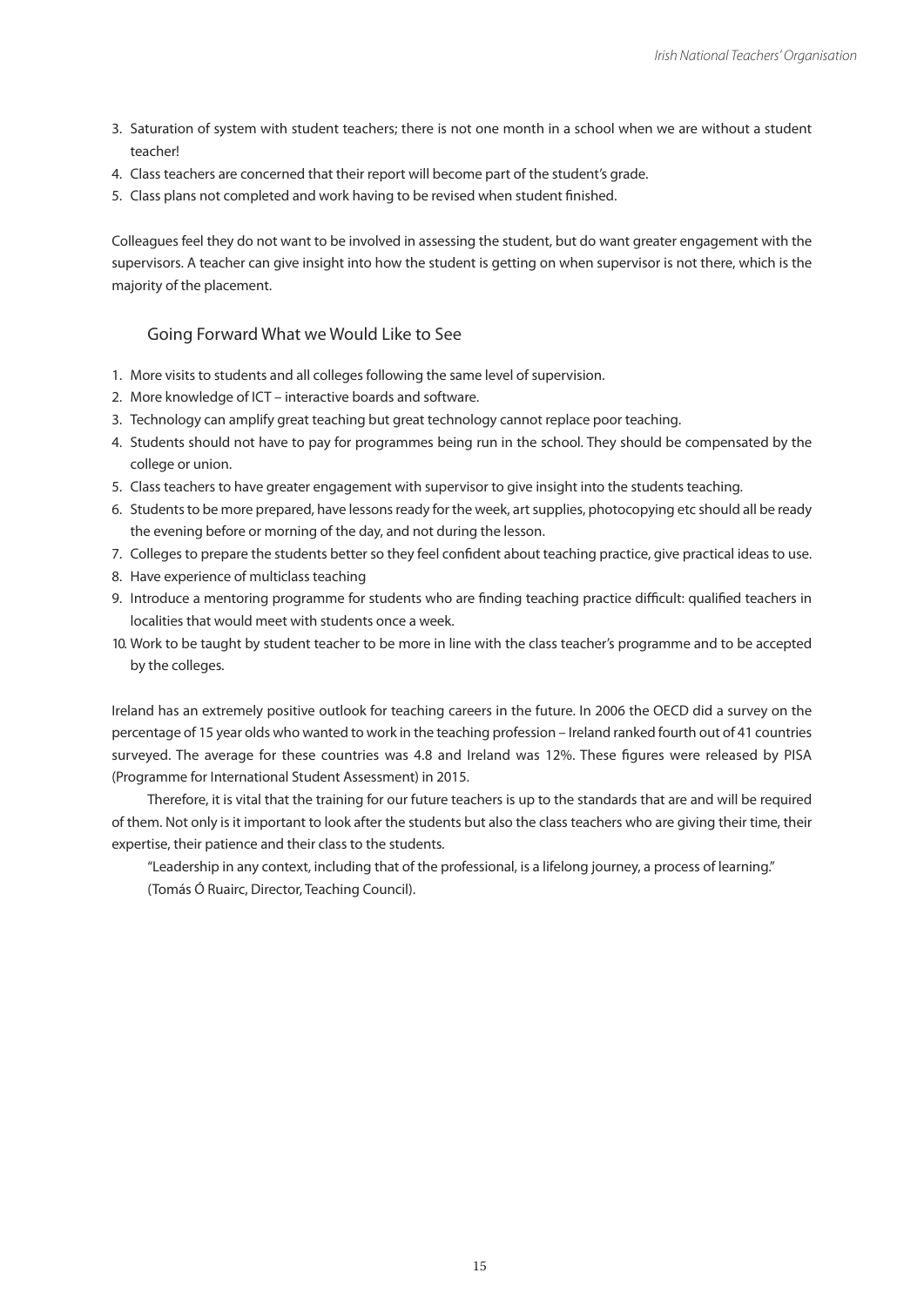#### **Perspectives of a Student Teacher**

#### **Eoin Hamell, Fourth Year B.Ed Student, Mary Immaculate College**

Dia dhaoibh a chairdre. My name is Eoin Hamell. I am honoured to have been asked here today to speak briefly about school placement from the students'perspective.

If I was asked about my experience of school placement on my final day, my perspective would have been different to what it is now. I would have spoken about my late nights raiding the recycling bin for my art lesson or attempting to drink a five litre bottle of water to use as a container in my maths lesson. Or, I would have also spoken about how my non-Mary I friends could never understand why I had to get them to cut out 30 different shapes for every child in my class. Or how could I forget that one night when my mom had a fight with the laminator when the fifth sheet got stuck that night? Now, I am aware that these stories may seem humorous, but they take their toll on students.

Now, standing here as a fourth year student who had his last lecture ever yesterday, I can now say, that we are still discussing these exact stories. However, as time went on and the bags under our eyes finally began to disappear we soon learned that placement is not the end of the world as we may have believed.

Having completed seven school placements in five different schools, I have taught almost every class level in primary school. I will never forget the first day my partner and I walked into Newport Boys'School to meet a group of 24 fourth class boys. This is where it all began. Then, I was nearer to home for school placement three (SP3) in which had second and third class. It just so happened that, in fact, the rest of my schools for placement were very near my home. For SP4 we were partnered again and I had fifth and sixth class. Following this, I was on my own teaching junior and senior infants. Finally, my last school was St Joseph's Primary School in Templemore in which I had third and fourth class and then junior infants. This list highlights one of the great things about the new B.Ed degree and that is the many opportunities to go on school placement and to teach in a variety of settings. I have been in single sex schools, mixed schools, rural schools and DEIS schools and these experiences have helped me on my journey of becoming a primary school teacher.

One of the main reasons why it isso beneficial to be in so many schoolsisthat you get to meet a wide variety of teachers. I have found that every teacher has their own valuable store of knowledge that they can pass onto you. Teachers can be the most valuable asset at your disposable to set you up for your school placement. However, some teachers have different opinions on their role as the class teacher. I have had some teachers who give you the independence to look around the classroom as much as you want and to teach what you want. While it is nice to be given this autonomy and freedom, in my personal opinion, I found it much more beneficial when they were accompanied with meetings in which the class teacher took the time to sit down with me and discuss my lessons an plans with me. The class teacher will be able to tell you specific strategies for meeting the needs of the children in the class, specific books in the class that are very helpful and about other resources that they have built up over the years. These are invaluable pieces of information and the reason why the class teacher is such an important part of school placement.

Another huge part of placement is the inspector you get for placement. This is the person who determines the grade you get and therefore it is the person who keeps you awake at night trying to guess when they might walk through your door. Over the four years I have had six inspectors and three floats. That is nine people who have observed and assessed my teaching and all had different things to say. I have found, and many of my fellow students have found, that different inspectors place different emphases on different parts of teaching. I had one inspector firmly believed that 'Gaeilge neamh-fhoirmiúil' was an essential part of every lesson and was always encouraging me to use more. However, I had another supervisor who did not comment on my use of'Gaeilge neamh-fhorimiúil' at all and instead focused on my use of assessment and the variety of assessment tools I used in my lessons. It must be said that there were also many similarities in what they pointed out but I feel that during your initial meeting with your supervisor, they should outline the key areas that they emphasise as being essential to a good lesson.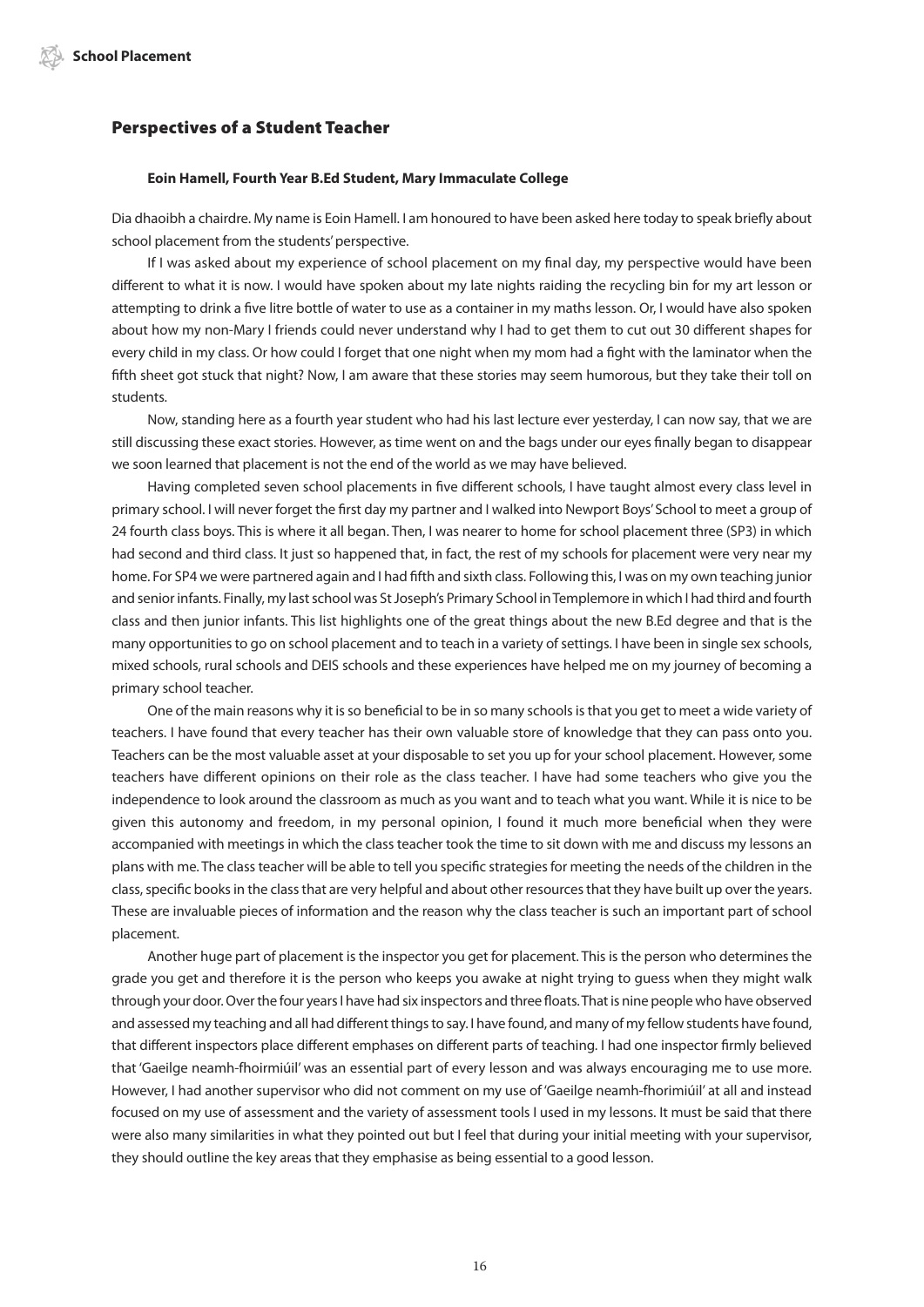In teacher education colleges, I don't mean to generalise, but I feel that the majority of students aim to get an A. I have never heard a student say 'ah sure as long as we pass it'll be grand' when it comes to placement. For this reason, students are forced to make sure that every lesson they do is the best lesson they do as they do not know when their supervisor shall visit to see those two vital lessons. This is why student teachers are up till the late hours of the night – to ensure all lessons are inspector worthy. But think about what that involves for the student? An average day has seven lessons, so that equals 35 lessons in a week. Can an inspector really see a true representation of all this work in two lessons? I had a float on my final placement who asked about some of the lessons I had taught previous to their visit. I was shocked when I heard this. I had never before, that I recall, been given the chance to talk about all the work that goesinto the two bulging folders you are forced to carry around for three weeks or to demonstrate the ability to reflect on my teaching. It was made even better by the fact that not only did the inspector listen to me talk but also took it into account when filling out my assessment sheet. I think that all inspectors should try to facilitate meetings such as this where both parties enter into a dialogue to discuss the student's teaching. If this occurs, I feel like the supervisors will also be able to impart their knowledge in a more effective manner which will also benefit the student more.

As my time here in Mary I draws to a close, I will certainly never forget the workload involved with those dreaded words'School Placement'. However, I can now also say that I will never forget the skills and knowledge that I gained on each placement along my journey to become a primary school teacher. Each placement gradually introduced a new element to becoming a teacher and supported me as I grew and developed as a teacher. I think that school placementis one ofthe most beneficial aspects ofthe B.Ed. programme asittruly allows you to putinto practice every thing you learn in the lectures. However, it has also made me realise that this is just the beginning. W.B. Yeats once said that"Education is not the filling of a pail but the lighting of a fire". My four years in Mary I have only sparked this fire and I look forward to seeing what the next step has in store for me.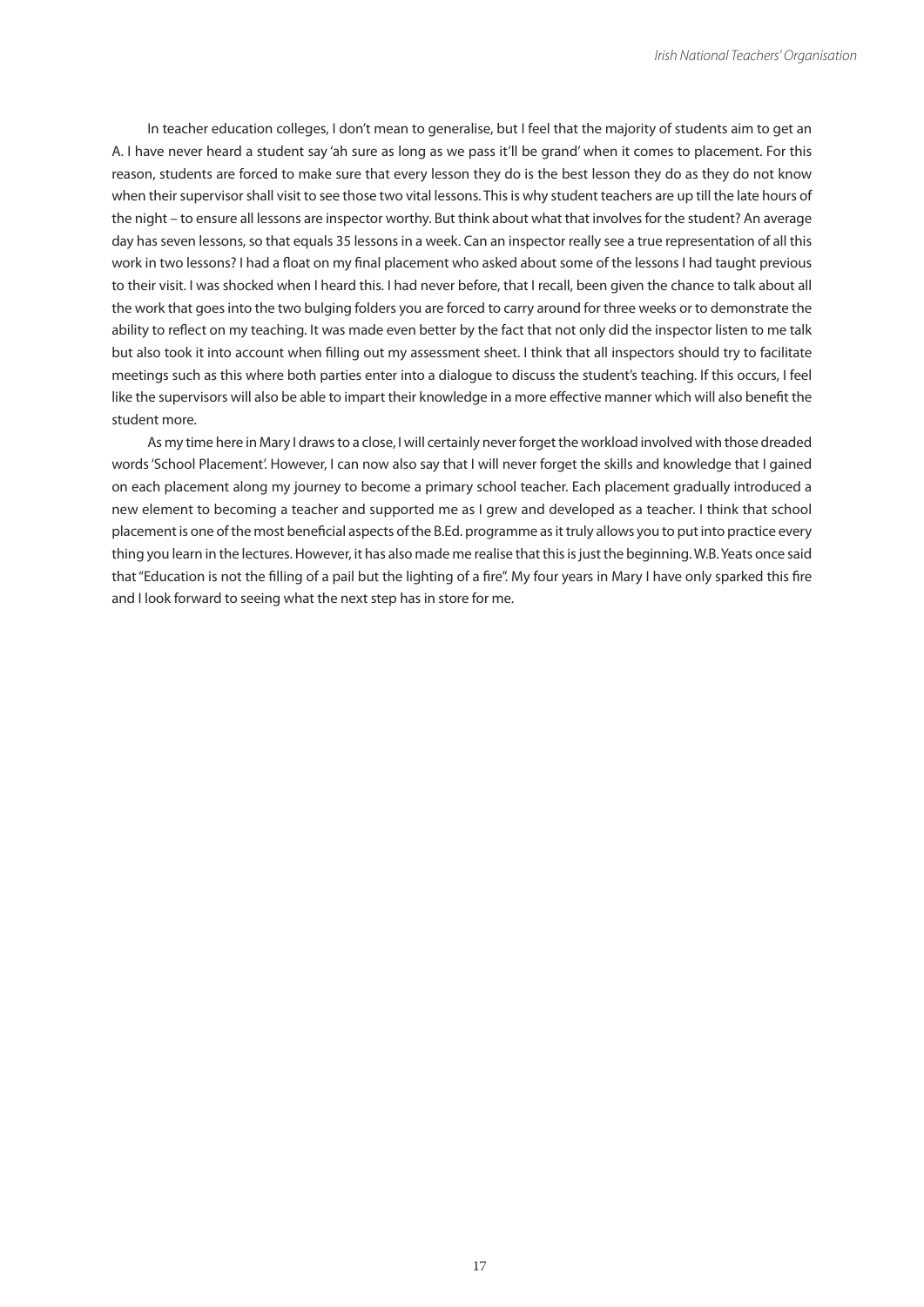#### **Perspectives of a HEI School Placement Tutor**

#### **Dr Richard Bowles, MIC Lecturer and School Placement Tutor**

#### The Tutor's Role in School Placement

"It is good to have an end to journey toward, but it is the journey that matters, in the end" (Ursula K. Le Guin)

This quotation, I think, is very apt in describing the developmental journey that our students take while in college during their initial teacher education (ITE) programmes and, subsequently, when they enter the teaching profession. While it is important to have clear goals and objectives, the experiences they encounter along the way are crucial in shaping the kind of teacher they will ultimately become.

During the course of my presentation this morning, I will outline the multi-faceted role of the school placement (SP) tutor, beginning by providing a brief overview of SP in general.

Our current SP structures acknowledge the developmental nature of students' learning. Their initial experiences on SP1 and SP2 prioritise observation and reflection, progressing to initial teaching experiences within the context of pass/fail grading structures. This should ensure that these early SP experiences align with the 'Student as Learner' focus of our other modules, and is conducted in a supportive, scaffolded environment. The expectations then increase throughout subsequent placements, culminating in SP6 and SP7 when students display a significant level of independence during this period of extended placement. It is worth noting that subject specialisms and elective modules undertaken in Year Three and Year Four of the programme allow students to build on their own interests and talents, with the potential to develop leadership qualities in school communities. Additionally, the variety of settings chosen during the Alternative Educational Experience module, along with the possibility of undertaking placements in international contexts if students elect to engage with Study Abroad possibilities in semester five, can all contribute to a rounded experience of placement during ITE.

The SP tutor, then, has a central role in supporting students' learning throughout the process. The tutor also supports the important link between the school and the college, facilitating dialogue with the principal, class teachers and other members of the school community. This engagement with the school community is crucial: without the support of host teachers, the whole SP process would be undermined. In my own case, my role as an SP tutor benefits me in my other role as a lecturer in physical education. Observing students teaching on SP helps me to engage in regular reflection on how our teaching in college supports ourstudents'teaching in schools. In addition, the informal conversations with teachers'on the ground' may prompt me to adjust my own teaching, in order to address the challenges and possibilities of teaching in primary schools. As a result, my SP tutor role keeps me connected to the primary classroom.

The tutor-student relationship evolves over the course of the SP continuum. Initially, the focus is on mentoring, so that the student can be supported effectively in the early stages of the SP experience. Effective mentoring encourages student reflection, an important quality that helps to sustain us throughout our teaching careers. While a focus on mentoring is evident at all stages of SP, assessment takes on greater importance as time goes on. It is vital that this assessment role is conducted fairly and transparently, and in a way that supports student learning. In this context, progressive grade descriptors, and the possibility of a'second opinion'provided by consultant tutors, help to ensure a degree of consistency that benefits students on each placement.

A few weeks ago, Liam Moggan, from Coaching Ireland, conducted a workshop with our fourth year PE elective group. Speaking about how people learn in coaching and educational contexts, Liam noted that we learn "not all in the same way, and not all on the same day". This, for me, is a very apt summary of the teacher education process. Our students learn in different ways, and at different paces. What is crucially important, however, is that we nurture this learning so that they can become creative and inspiring teachers.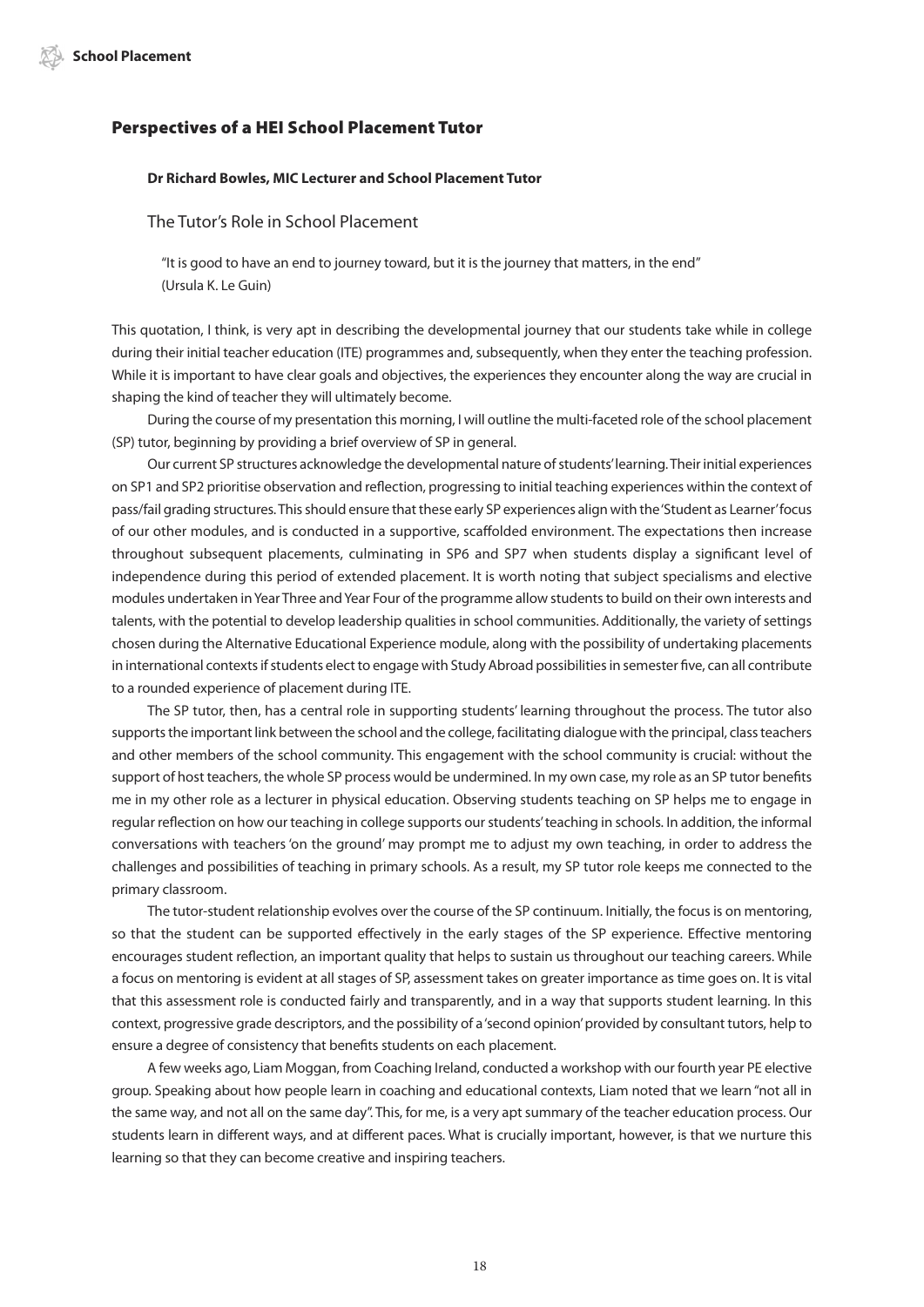## **Report from Discussion Groups**

Participants attending the seminar were divided into discussion groups to explore the opportunities and challenges arising from the school placement programme. Reportsfrom the different groups have been collated and are presented below under a number of thematic headings.

#### Introduction

There was a general view from all the discussion groups that school placement is an integral and valued part of the continuum of teacher education. It allows for a period of growth for the student and the time spent on school placement encourages the student teacher to observe, reflect and question. Participants expressed many views regarding school participation in the school placement programme. Some argued that there is an onus on schools and teachers to engage with school placement as a way of intergenerational solidarity in the profession. It was agreed that participating in school placement ensures a continued and valued spirit of partnership between schools and the colleges of education. A representative from one of the colleges of education remarked that the general feedback from schools in relation to school placement was positive. Participants expressed the view that the experience of participating in school placement can be an enriching experience for the whole school community as students bring a range of ideas and diversity to the school. Many students reported that they felt valued as professionals during their placement and gained significant experience in the process. School placement was commended for allowing students the opportunity to put the theory into practice. One teacher suggested that the placement allowed her, as a class teacher, to observe her class from another perspective. Many of the groups felt that student teachers were well versed in competencies of teaching by the time they completed their final teaching placement.

#### Schools

It was acknowledged that schools generally do their best to take students, but this is not always possible. However, participants in the groups expressed frustration that school policies often inhibit their flexibility in facilitating school placements and they are confined to criteria such as past pupils. A number of participants questioned the intensity and frequency of school placement. Representatives from schools proposed that schools need to know the timing of the various college of education placements in order to allow the principal to outline the schedule of school placements at the beginning of the school year. Different points were raised in relation to the systematic challenges that may impede the smooth implementation of school placements. The additional workload schools are being asked to undertake in relation to accommodating student teachers on extended placement was also called into question, particularly from a leadership perspective. The additional duty placed on a principal of co-ordinating a school placement visit (particularly the final visit which may involve many teachers in the school) was of concern to some in attendance. There was unanimous agreement that more resources, funding and staffing is required to facilitate the school placement programme. Many of the teachers present felt that there was a dearth of evidence-based research in relation to the impact of school placement on schools.

#### Securing School Placement

There was a general consensus in relation to a concern around the capacity of the system to meet the required number of places needed for school placement. The shortage of places for school placement is an ongoing issue for all the stakeholders particularly the colleges of education. The current system whereby schools participate voluntarily in the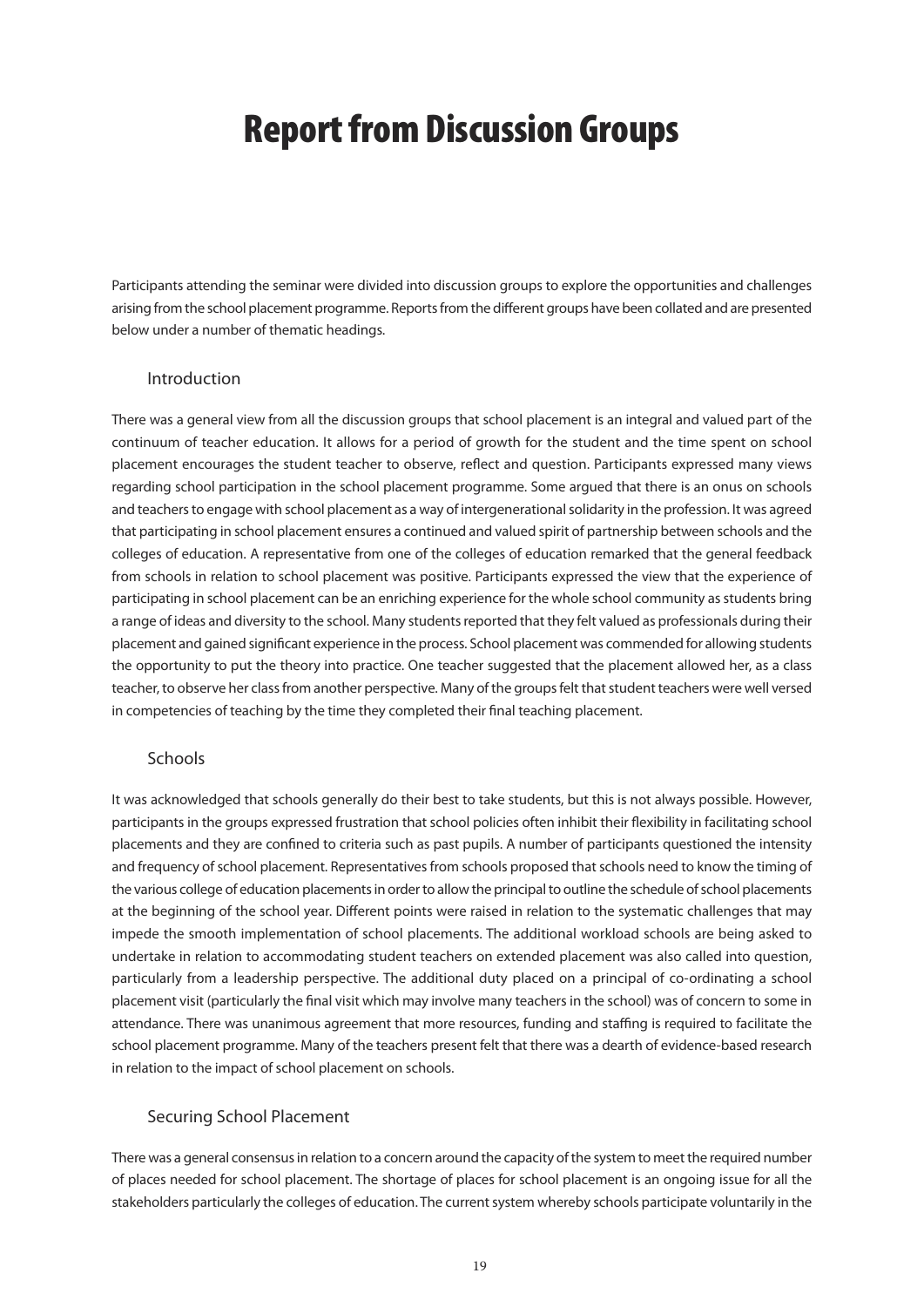scheme and provide their time and expertise without any remuneration or recognition was viewed to be inequitable by many in attendance. The school placement programme needs to be more attractive to ensure increased school participation. One suggestion was that schools should receive an acknowledgement of participation in the programme. Another suggestion was that teachers should be afforded the opportunity to use Croke Park hours for the purpose of facilitating reflective meetings and future planning. Other suggested incentives included awarding course days, providing additional principal release days and remuneration. However, there were conflicting views on whether schools should be formally incentivised to participate. The discussion groups acknowledged that formalizing the school placement programme could erode the culture of goodwill that is currently in place. Many delegates argued that the system in Scotland of paying teachers to participate was not ideal. One group agreed that teachers appreciate their participation in school placement as a professional responsibility to their younger colleagues.

#### Broader school contexts

In order to maximise participation in the school placement programme, it was proposed that the colleges of education need to target schools from a wider geographical remit and from various contexts. There was a general consensus that students should gain school placement experience in a variety of settings including DEIS, special education, rural, multi-grade, scoileanna gaeltachta agus gaelscoileanna. It was highlighted that college-organised placement was generally assigned in a single-grade urban context. There was widespread agreement that students need exposure to a diverse range of experiencesto better reflect the reality of teaching in schoolsin Ireland. However, it was argued that larger schools are sometimes better placed to meet the needs of a student teacher who would like to specialise in a particular subject across a variety of class settings but this proved more of a challenge for smaller schools.

#### Participating Teachers

There was general agreement that teachers should be consulted in relation to school placement in order to ensure the culture of goodwill and intergenerational solidarity remains. Participants were concerned that, if the participation of teachers was formalised, that the current practice of volunteerism and generosity would be eroded. Occasionally, teachers are reluctant to give up their classes for extended placements and some teachers felt under pressure to'catch up' after a period of placement. There were conflicting views on whether the classroom teacher should have the opportunity to provide feedback to the college of education tutors during school visits. Some felt dialogue between the tutor and class teacher is crucial as it provides a more holistic perspective of the student's capacity while others were reluctant to be involved in evaluating their colleagues.

One participant remarked that student teachers have varying experiences in respect of their relationship with the class teacher. Some teachers are eager to be actively involved in supporting the student teacher and they adopt a pastoral and advisory role while others are less involved. However, it was agreed that more CPD and training would help address the issue.

#### CPD

Particular concern was expressed about CPD or the lack thereof. It was proposed that the teacher facilitating the school placement should have access to properly organised CPD, which could be structured in a variety of ways. One delegate suggested that the colleges of education could provide a substitutable day of training for the teacher hosting school placement to ensure teachers can support the student in the best possible way. However, representatives from the colleges of education highlighted that they were reluctant to burden teachers with additional impositions and expectations. Another suggestion was the provision of a free summer course by the colleges of education to participating schools that would be recognised for three EPV days and have a focus on the class teacher's role during the school placement period.This would lead to more consistency in the delivery ofthe school placement programme and could also lead to the programme becoming more attractive to schools. One delegate proposed the idea of online video tutorials for teachers participating in school placement.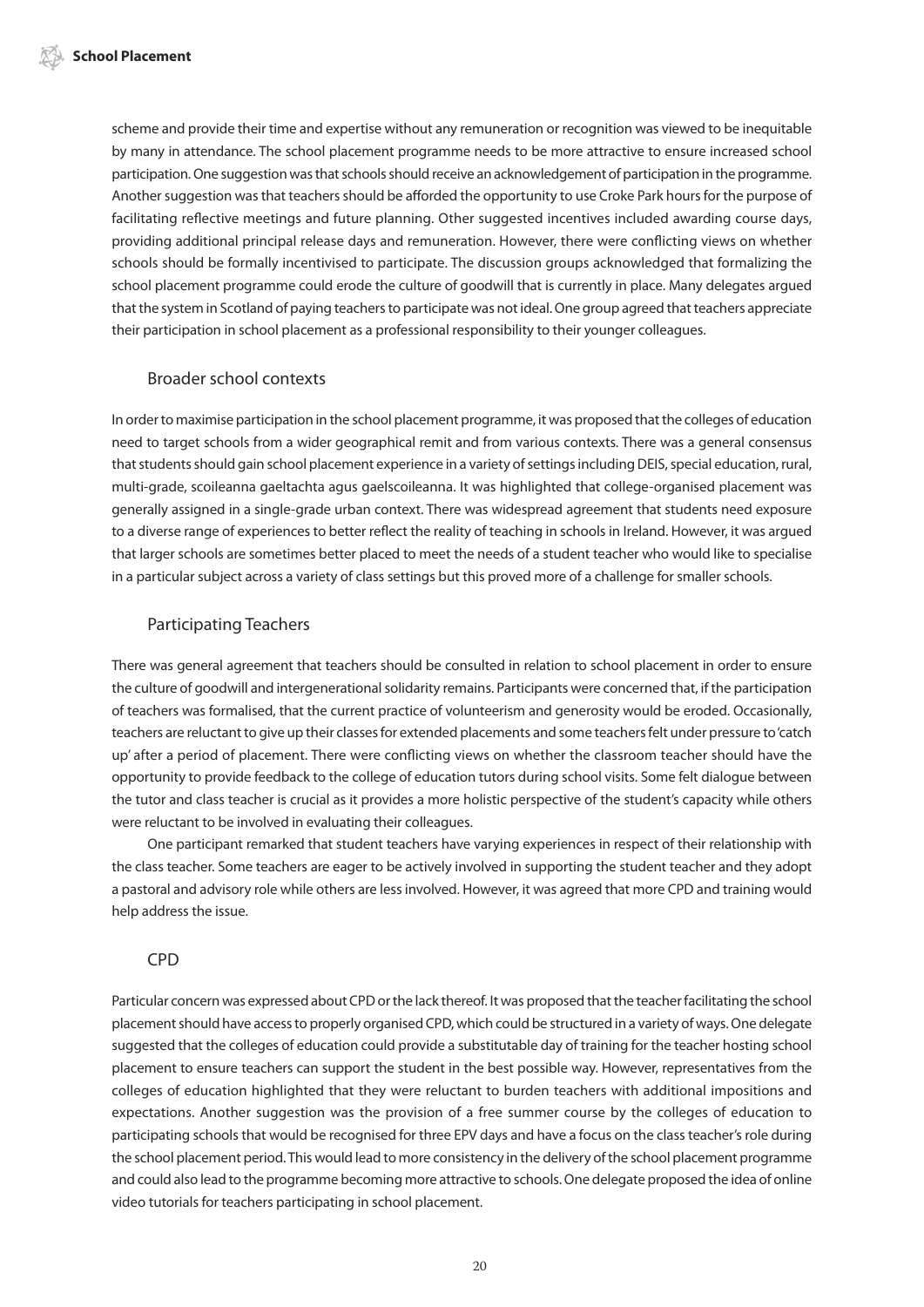#### Student Teachers

The participants acknowledged that the students were generally well-organised and prepared for placement and, on the whole, they made many positive contributions to school life. However, particular concern was expressed regarding the wellbeing and welfare of students during school placement. Time spent preparing planning notes and resources was identified as a key issue for students. There was a view that there is huge pressure to secure a good grade in placement to enhance future job prospects. There was agreement that while school placement experiences are important, we should not get totally caught up with the assessment, but take into account the whole experience.

One student present argued that the cost of placement was prohibitive. Another student remarked that there was an onerous amount of time spent on paperwork and planning. It was argued that the time spent planning was not necessarily reflected in the tutor's assessment sheet. Students expressed the view that they would like to be informed about their provisional grade during initial visits and advised on how they could improve. A view was expressed that students who wish to appeal their final grade should have an opportunity to do so in a transparent, impartial manner.

A participant proposed that the assessment records could be used as a catalyst for dialogue between the student teacher and the classroom teacher. With consultation from the tutor, assessment sheets could act as a start point to examine areas for improvement between visits. It was also suggested that assessment sheets from previous school placements should also be made available to class teachers at the beginning of a school placement. This would help identify areas for improvement at the outset of a school placement and also help inform the class teacher as to how best they can assist the student teacher during their school placement.

#### Colleges of Education

There was a general agreement that consistency and standardisation across the colleges of education would be valuable to all involved in the school placement process. However, it was highlighted in one group that the ethos of the college often takes precedence and therefore colleges cannot ensure uniformity across the board. Another participant proposed that the lack of consistency acrossthe colleges may indeed allow for a richnessin variety. There was a general view that tutors should take cognisance of the challenges and contexts of particular schools when evaluating the student. Consideration should also be given to the year and level students are at regarding their expertise. If students are placed in a challenging environment, it was proposed that this should be taken into consideration when assessing them. The fact that some supervisors don't have direct experience of teaching arose as an issue. Some delegates outlined that the expectation on student teachers to adhere to a strict timetable during a placement visit was rigid and did not reflect the reality of the classroom.

Overall, there was agreement that school placement is an enriching and valuable experience for all the stakeholders. It was agreed that schools have a fundamental responsibility to facilitate new colleagues entering the profession. Nonetheless, many challenges arise for principals, teachers, students and colleges of education in meeting the demands of school placement. Most notable is the shortage of school placement places. It was suggested that the lack of capacity could be addressed by encouraging colleges of education to broaden the scope of the schools that are targeted for school placement. Teachers play an integral role in school placement and, therefore, should be consulted and provided with professional development opportunities to allow them to better support the student teacher. Furthermore, the integrity and wellbeing of student teachers should be safeguarded during their school placement period.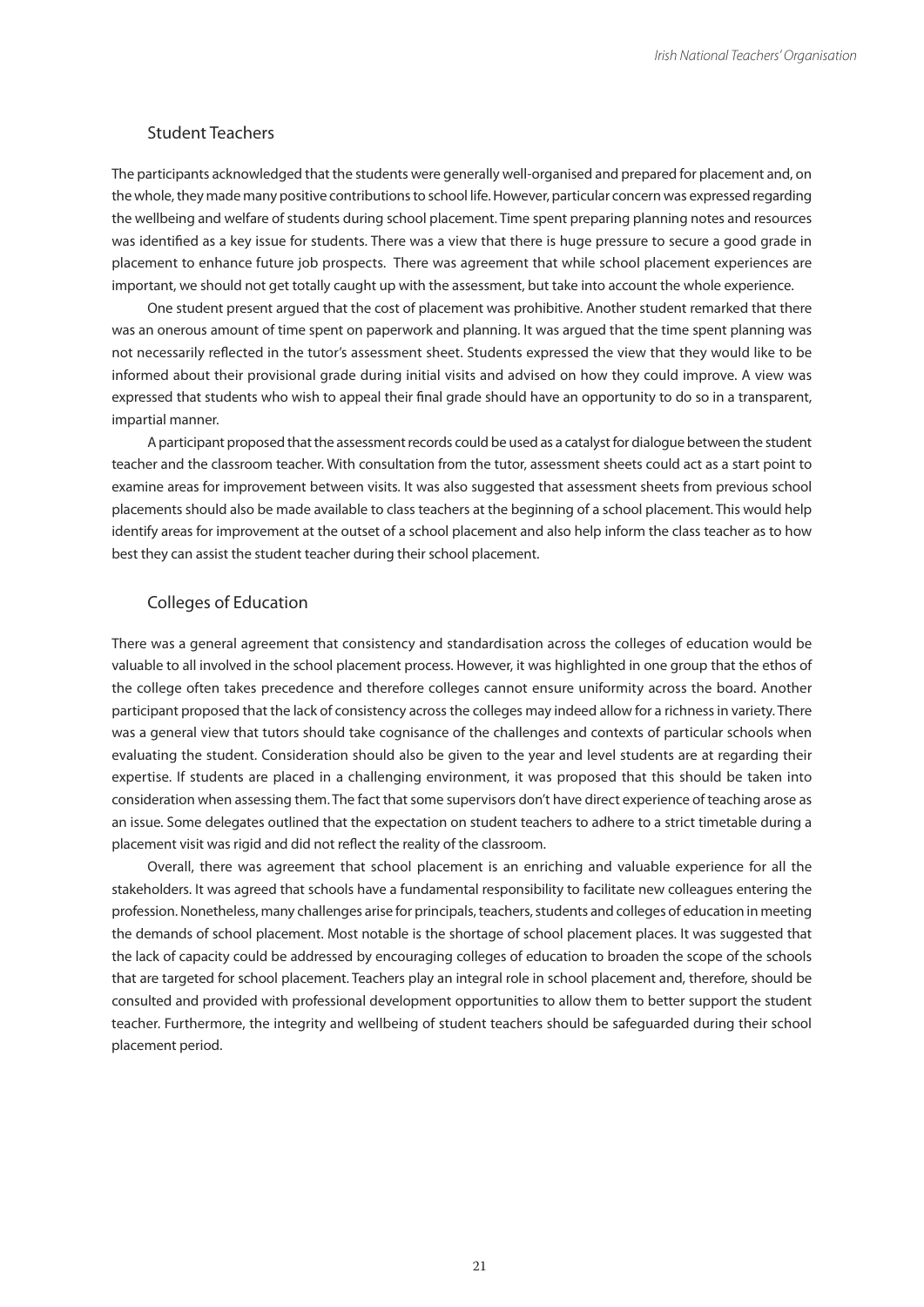

**School Placement**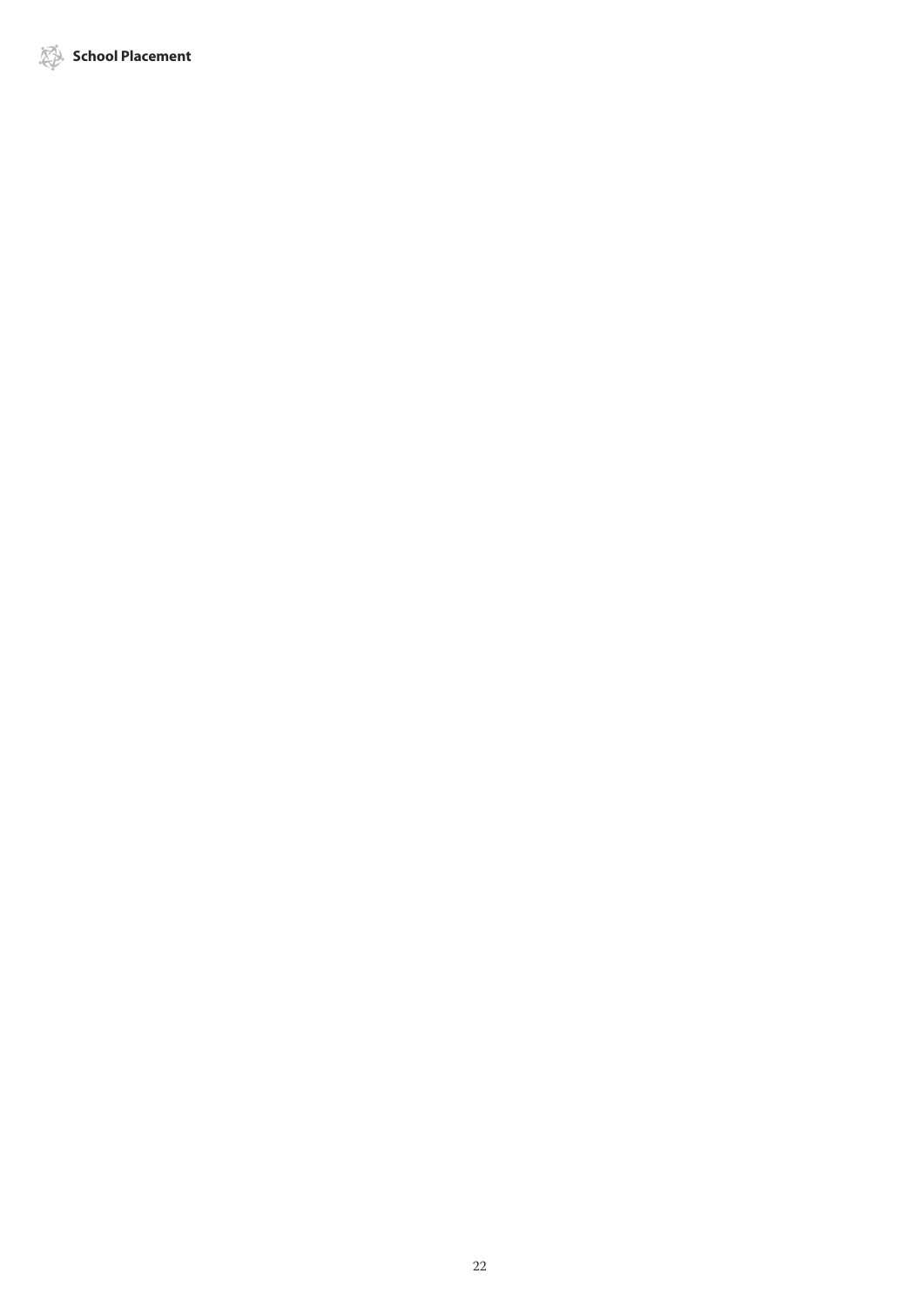## **Concluding remarks**

#### **Reflections on School Placement: Experiences, Challenges and Possibilities**

#### **Professor Teresa O'Doherty, Mary Immaculate College, Limerick**

#### A Chairde.

Thank you for your attendance and active participation in today's seminar. It is heartening to see so many teachers, principals, school placement tutors, student teachers, elected members and staff of the Teaching Council, and colleagues from other initial teacher education colleges, giving of their time to discuss school placement and its enactment in our schools. This has been a most productive and informative day and I wish to thank Dr Deirbhile Nic Craith and Neil Ó Conaill for organising the event. I also wish to thank Rosena Jordan, Uachtarán INTO and Professor Hayes, President of Mary Immaculate College for their support and presence today.

Is iomaí athrú atá tagtha ar oideachas ábhair múinteoirí le cúpla bliain anuas. I measc na n-athruithe seo agus ar mholadh agus faoi threoir na Comhairle Múinteoireachta caitheann ár mic léinn fiche-cuig faoin gcéad den am anois ar shochrúchán scoile. Ba mhaith liomsa an deis seo a thapú chun mo bhuíochas ó chroí a chur in iúl do na scoileanna agus do na múinteoirí ar fud na tíre a ghlacann lenár mic léinn arshochrúchán scoile. Ní bheimisin ann ár gcúrsaí a chur i gcrích gan an comhoibriú iontach a fhaighimid uathu. Each year Mary Immaculate College is in communication with more than 900 schools in relation to school placement. We are indebted to the schools and boards of management throughout the country that accept ourstudents on placement and we are very appreciative of the generosity exhibited to our students and our tutors by co-operating teachers and the staff of these schools.

As you are aware the Teaching Council has prescribed that school placement must constitute the equivalent of 25 percent of the duration of undergraduate programmes and 40 percent of postgraduate programmes; in real terms thisrepresents a change from approximately 13 weeks'teaching practice to approximately 30 weeks'school placement experience during the period of teacher preparation, with at least one of these placements being for a minimum of ten weeks'duration. In addition the nature of placement has moved from'teaching practice'to'school placement'.This represents a real philosophical shift away from just teaching in a classroom to one where the student teacher is also given an opportunity to contribute more holistically to the life of the entire school community.

In its directions to teacher educators on the design of new and reconceptualised programmes the Teaching Council (2011) stipulated:

New and innovative school placement models should be developed using a partnership approach, whereby HEIs and schools actively collaborate in the organisation of the school placement. Such models would be actively fostered by providers based on a written policy on partnership with schools and would involve:

 $*$  host schools being communities of good professional practice;

- l greater levels of responsibility being devolved to the profession for the provision of structured support for student teachers. Structured support should include mentoring, supervision and constructive feedback on practice. In that context, students should be afforded opportunities for critical analysis of the experience, as well as observation of, and conversations with, experienced teachers;
- l whole school approach to supporting student teachers, under the guidance of principals as leaders of learning;
- l an enhanced partnership between the HEI Placement Tutor and the Co-operatingTeacher (Teaching Council, 2011, pp16-17).

In the 2011 policy the Teaching Council is very definite in its views on the content, nature and duration of placement and ofthe level of partnership required between the schools and the collegesin orderto deliverthe desired school-based support to student teachers. However, in the specific School Placement Guidelines which were subsequently published (2013) the level of expectation has been reduced. The Guidelines recognise "the goodwill of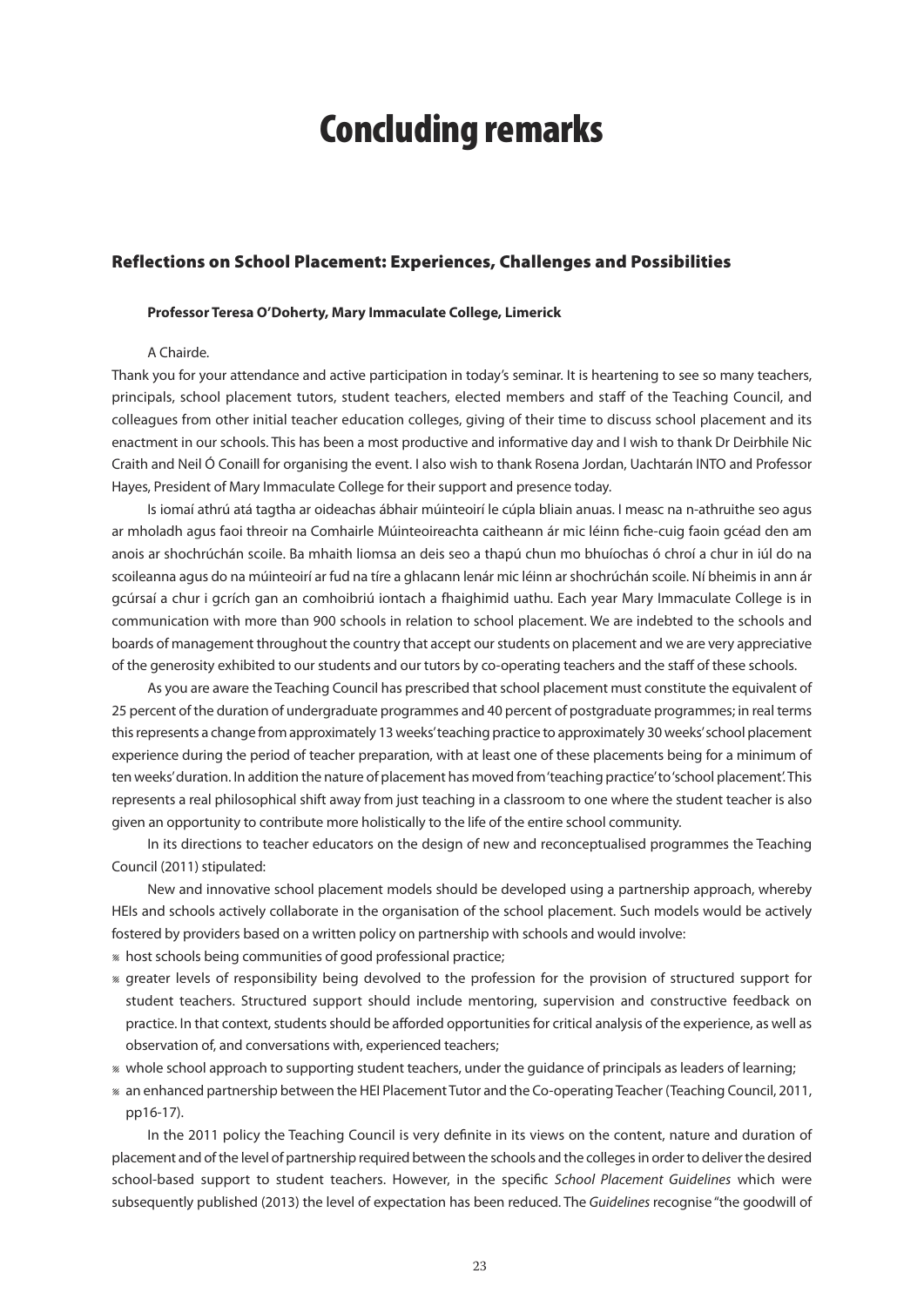teachers and other partners and the voluntary nature of their participation"(Teaching Council, 2013, p.10). Further, it notesthe benefits accruing to students when co-operating teachers and school principals provide structured support to student teachers, but recognise that this support is only possible "having regard to capacity" (p. 15). While the Guidelines are very useful conceptually, they make no reference to the time, resources and supports required to implement these radical changes. No resources were provided to mediate this policy change, to provide CPD for teachers, to enable school-based teachers to mentor student teachers, and no recognition was provided to schools in exchange for their becoming sites of more frequent and much extended placements. This change was implemented during a phase of severe economic exigencies and MIC like all other colleges has experienced a significant decrease in its budget allocation; MIC's core allocation from the HEA declined by more than 50 percent during the period 2008 to 2014. It has frequently been commented that colleges should provide some sort of reward or incentive to schools that provide placements for student teachers; despite an increase in funding to colleges in very recent times, HEIs do not have the resourcesto allocate to co-operating schools.This policy was conceived and implemented by theTeaching Council as a resource neutral change in practice.

Secondly, the Guidelines offer no interrogation of what constitutes a genuine partnership between schools and HEIs and provides no framework to underpin such a partnership. The voluntary nature of schools' participation in the provision of placement opportunities for students was copper-fastened, and the role of the school and class teacher as facilitator of the student teacher was re-affirmed, while the responsibility for the design, management and assessment of school placement has been assigned to the colleges. The retention of an approach where decisions in relation to school placement are made exclusively by HEIs, where responsibility for finding placements, for management of all the placement aspects including exclusively grading and assessing students' competence in the absence of school input, does not promote a shared and equal approach to placement. On foot of the change in school placement, many schools have now established policies in relation to the number and frequency of student teachers each class in a school can take. Non-probated teachers cannot host a student and, in some cases, schools may decide that individual classes might not accept a student due to other factors. In addition, the actual number of student teachers has risen exponentially and schools are at saturation point. While HEIs are mandated to place students for specified periods, or lose recognition by the Council; schools are at liberty to refuse or accept students. The term 'partnership' assumes an equal responsibility and shared processes between both the schools and the HEIs. This current inequality in the roles and responsibilities of both the schools and the HEIs is a major stumbling block to the roll-out of the policy as envisaged, and steps to create a real and genuine partnership have not been addressed by the Teaching Council to date.

Today has been very useful in providing us in MIC with an opportunity to hear about teachers' and schools' experiences and perceptions of school placement. Participants today have criticised colleges for their lack of communication, their inconsistencies of approach in relation to school placement, the shift from teaching practice to school placement and the additional school-wide commitments undertaken by students, the imposition of additional responsibilities on teachers as teacher educators, and the expectation that schools would absorb the additional number of students for extended periods in schools. While some issues are outside our control, others are not. We recognise that communication is a distinct concern for all involved – however, MIC is very aware of how busy schools are, of the many pressures on schools, and of the fact that we are reliant on the goodwill of teachers, principals and boards of management to continue to accept our students, each term, each year. Our letters are numerous and probably too long – we are conscious that we are asking for a gift of each class, a gift which may or may not be given. One action arising from today's event will be a review of our communication process with schools and to ensure that we invest more time and effort in visiting schools and teacher groups to discuss the facets of school placement for MIC students.

Finally, I wish to re-iterate my appreciation to all who participated today. The conversations were at all times frank, open and constructive. Our students were exemplary in their capacities to both present to the audience and to participate in the round-table discussions. They are the reason why we are all so exercised about school placement, and their performance today illustrates the exceptional personal and professional qualities of those who wish to teach. We attract the most talented candidates to teaching in Ireland; this is not always the case internationally. We all need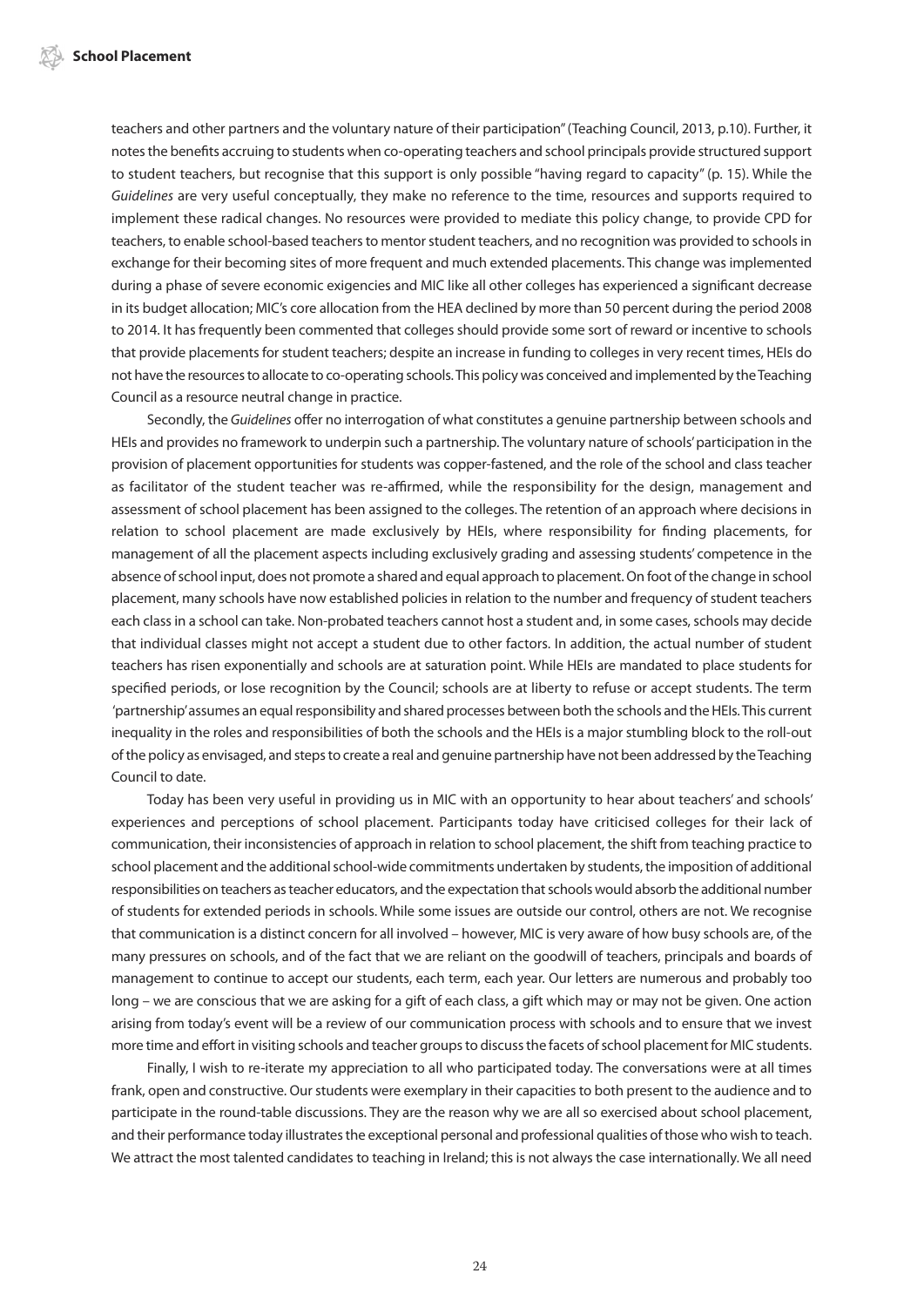to invest more in the wellbeing and education of our young teachers who are our future educators and leaders in education.

Go raibh míle maith agaibh uilig.

Teaching Council (2011). Initial teacher education: Criteria and guidelines for programme providers. Maynooth: Teaching Council

Teaching Council (2013). Guidelines on School Placement. Maynooth: Teaching Council.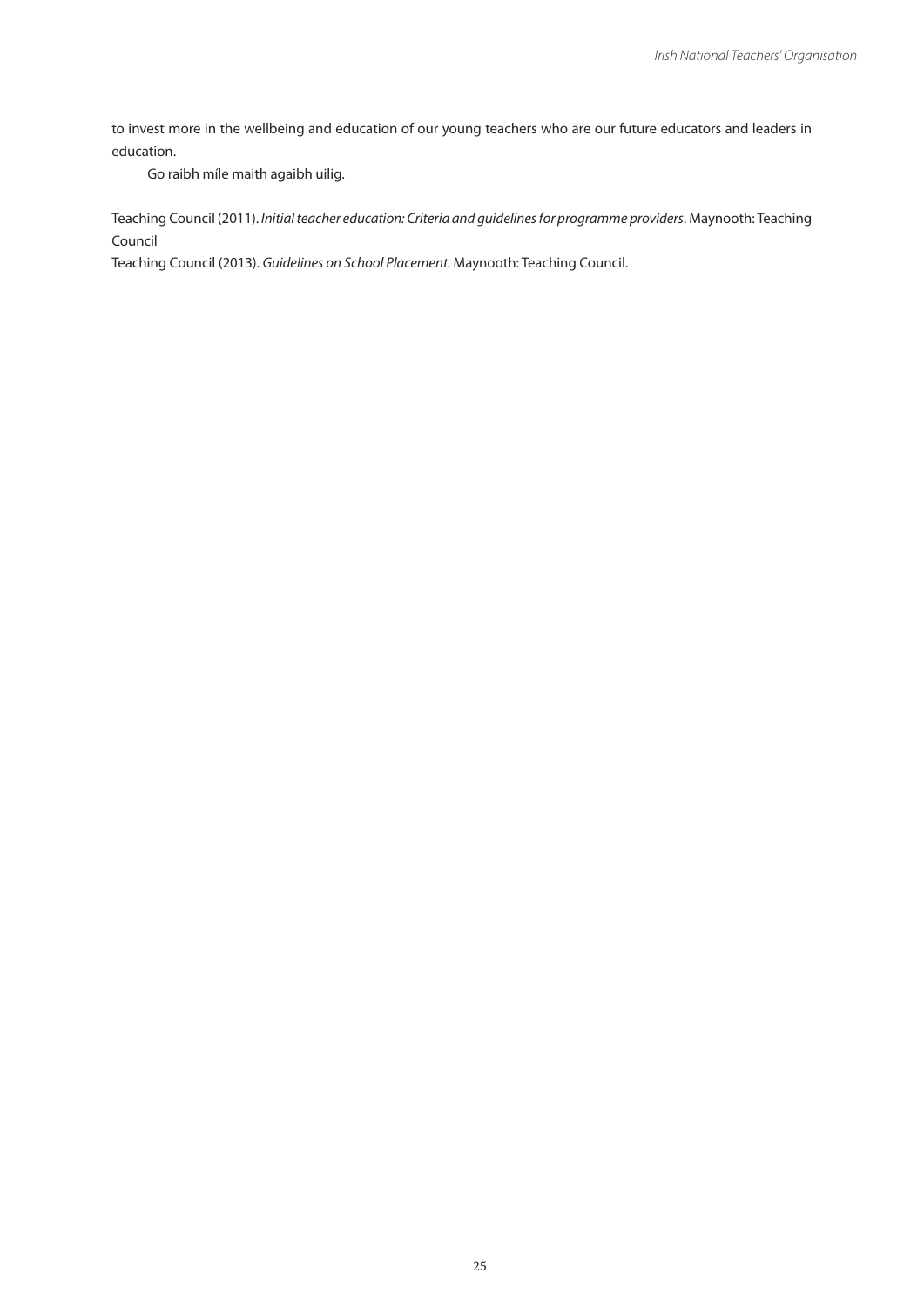

**School Placement**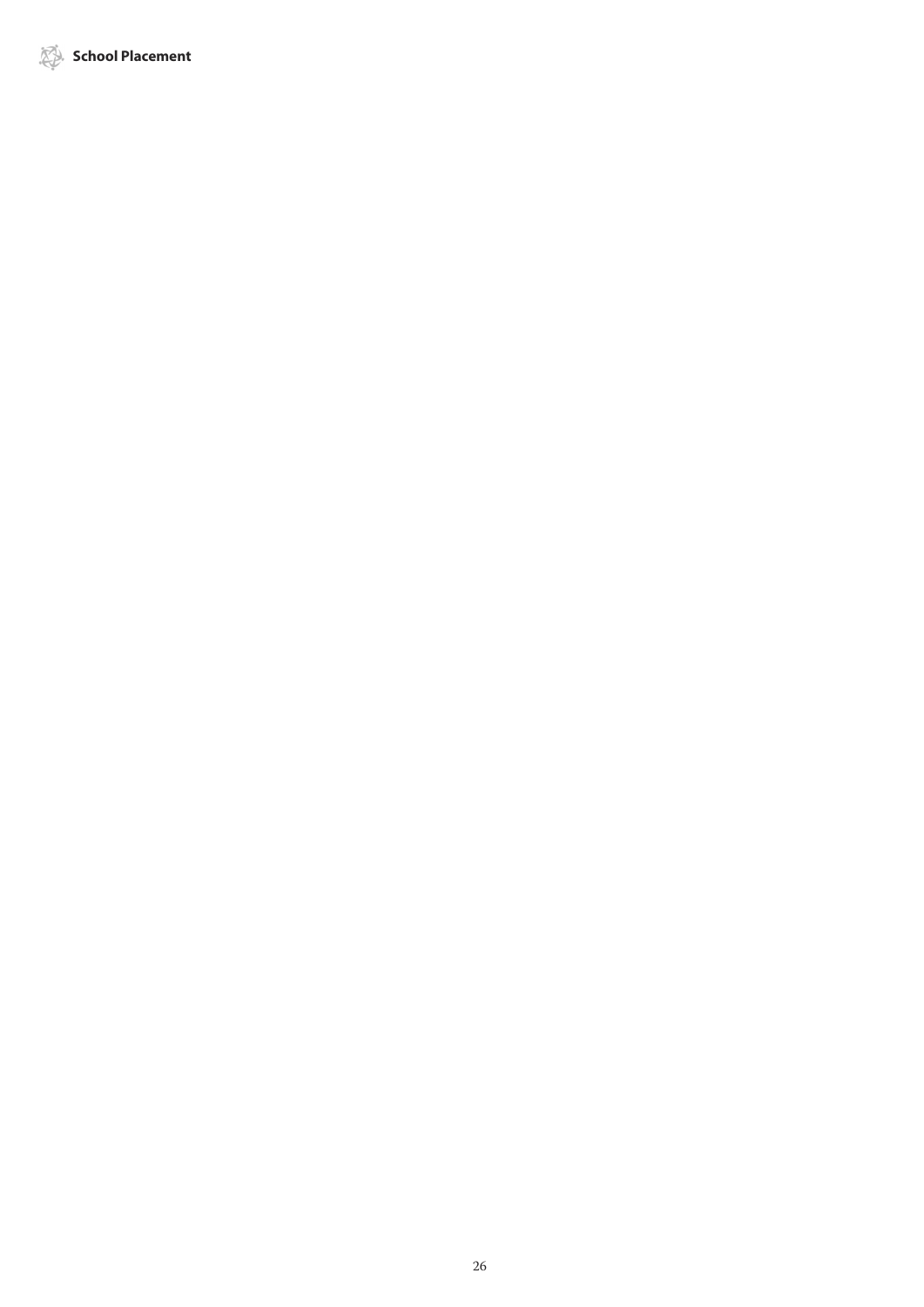# **Appendix 1**

Four discussion groups were asked to consider and discuss a selection of the following questions:

- l What is the purpose of school placement for students and are current models adequate for these purposes?
- l In the context of a policy which espouses partnership, what should be expected of schools principal teachers, class teachers – in relation to supporting students on school placement? What are the challenges inherent in these expectations and how can they be addressed?
- l What do schools and HEIs need to support students on school placement?
- l What are the best options for structuring the school placement experience for students from first year through to completion of either the B.Ed or the PME?
- l What types of school engagements can school placement offer that were not feasible on the previous'teaching practice'models, for example co-teaching?
- $*$  In the context of a policy which espouses partnership, what are the challenges facing HEIs and what can be done by various stakeholders to ameliorate these challenges?
- l What are the challenges that arise for students / teachers / tutors / lecturers / administrators in relation to school placement?
- l To what extend isit feasible, or desirable, that allstudents have placement experience in a DEIS school, a non-DEIS school, an Irish-medium school, a special school and in a school with multi-grade classes?
- $*$  In the context of an unregulated number of student teachers in the system, should all schools be required to make a reasonable effort to host students? In the context of a partnership policy, should schools'participation in school placement be monitored and if so, by whom?
- l To what extent should schools'partnerships with colleges be restricted to one college per school? What would be the advantages and disadvantages of such an approach?
- l How can tutor / co-operating teacher / student dialogue be promoted?
- $*$  To what extent have the Teaching Council Guidelines on School Placement guided participation in school placement by various stakeholders?
- l Should participation in school placement by schools be recognised formally in WSE– type DES inspections and should individual teachers'participation be recognised as CPD?
- l Should the role of the co-operating teacher be developed, and if so, by what means?
- $*$  In the context of HEIs experiencing increasing difficulty in meeting the mandatory 30 weeks and 24 weeks SP requirements, what is the consequence for HEIs, students and schools if this situation worsens?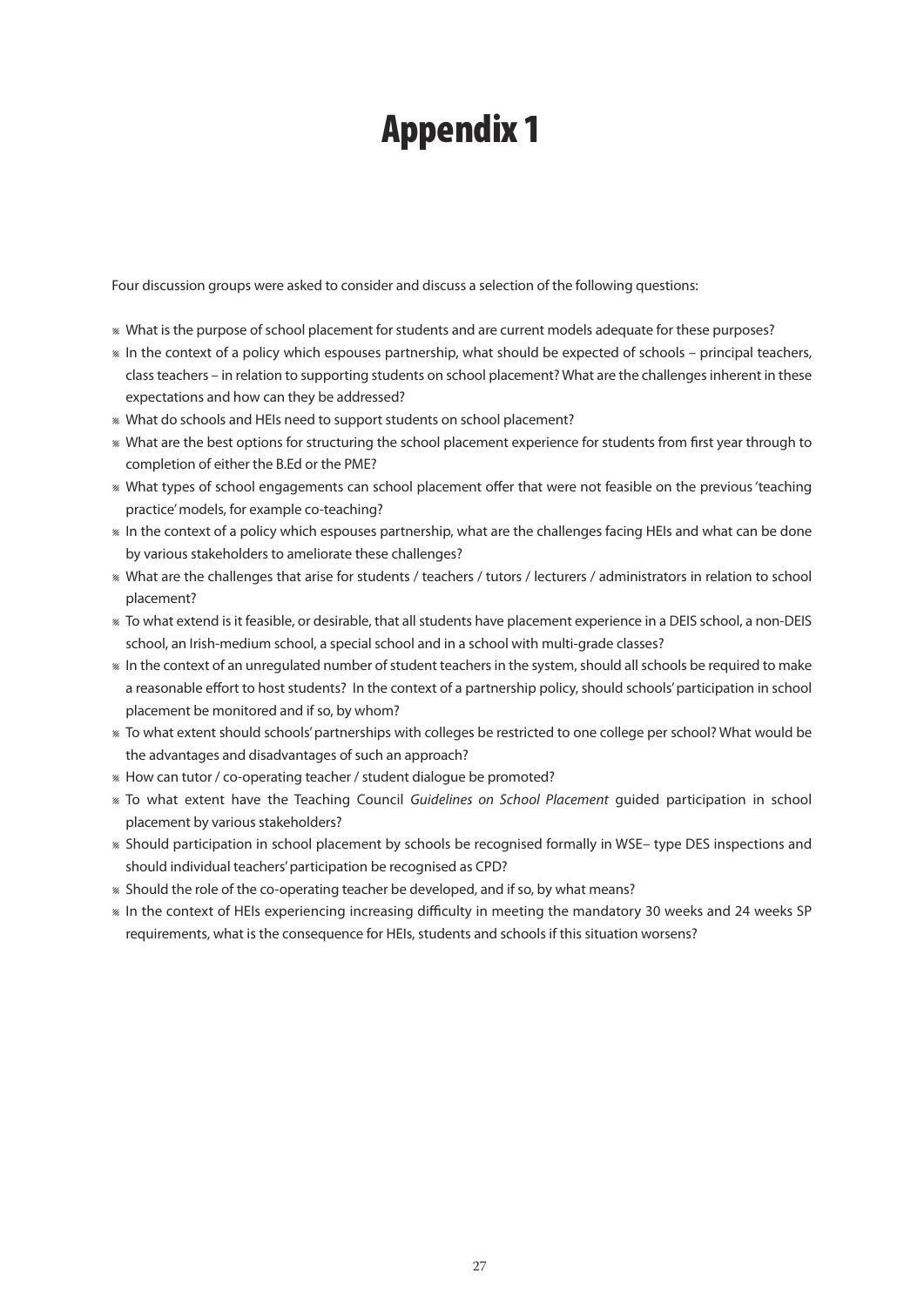

**School Placement**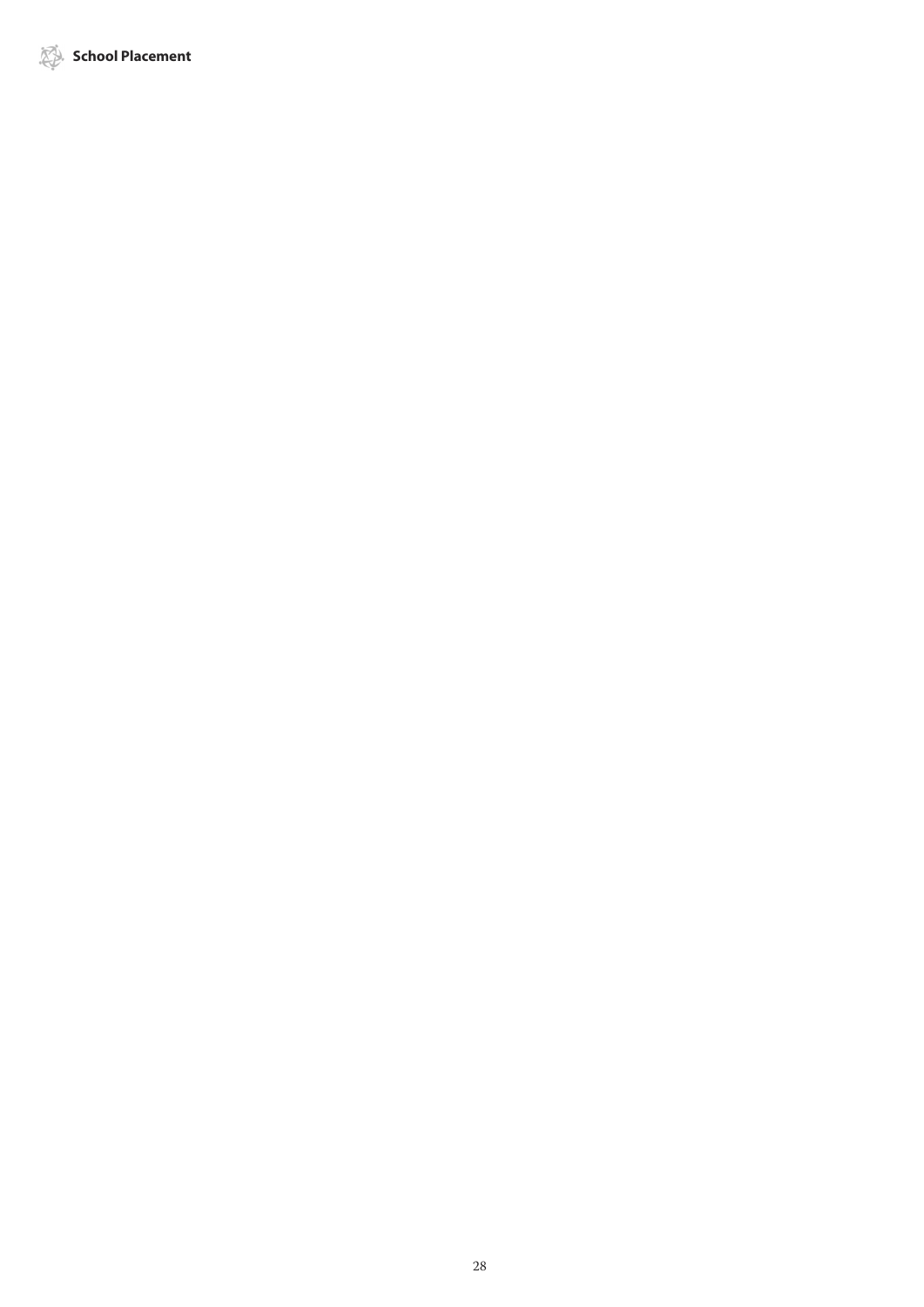# **Appendix 2**



2006 survey OECD, PISA 2015 (Programme for International Student Assessment).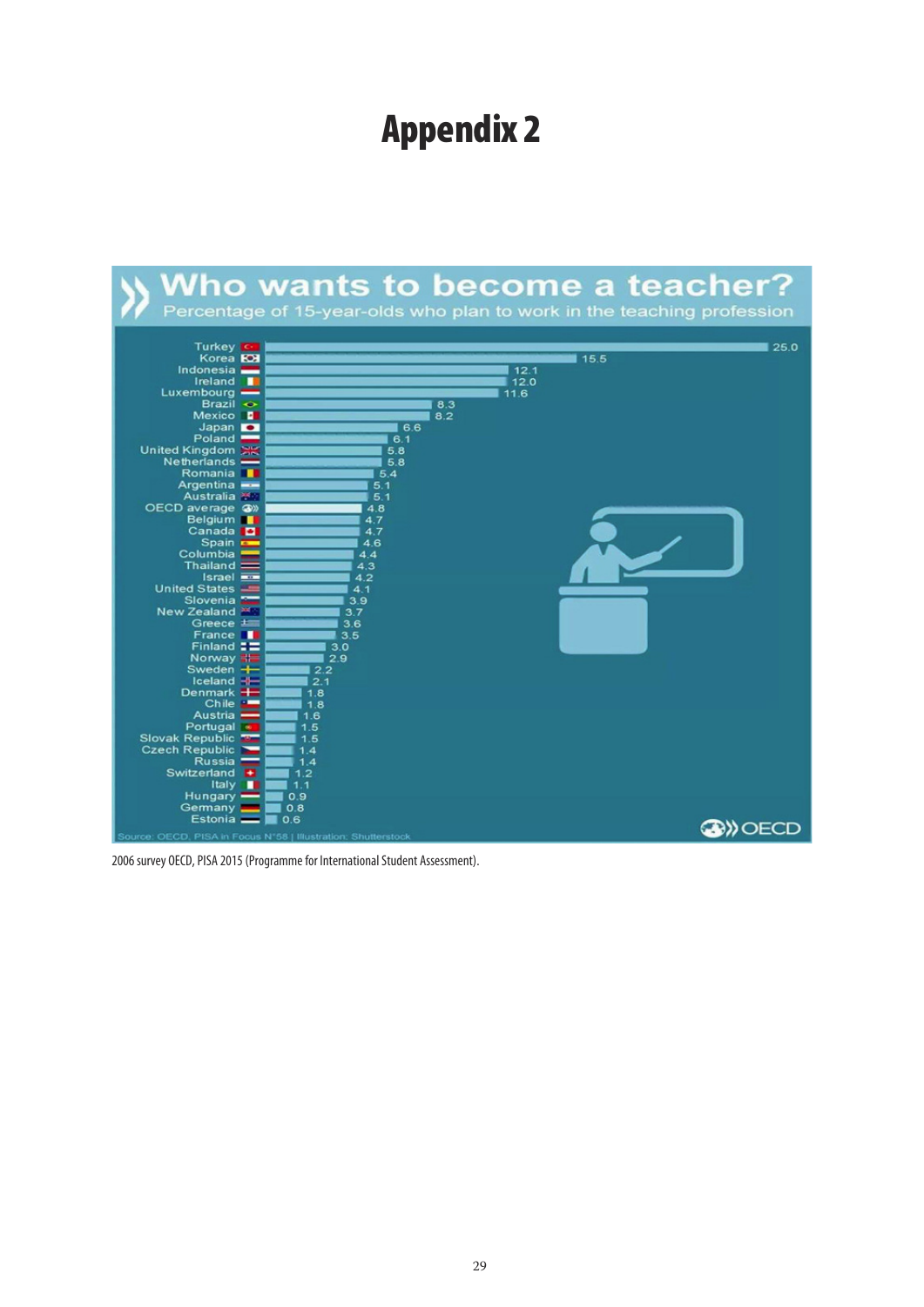

**School Placement**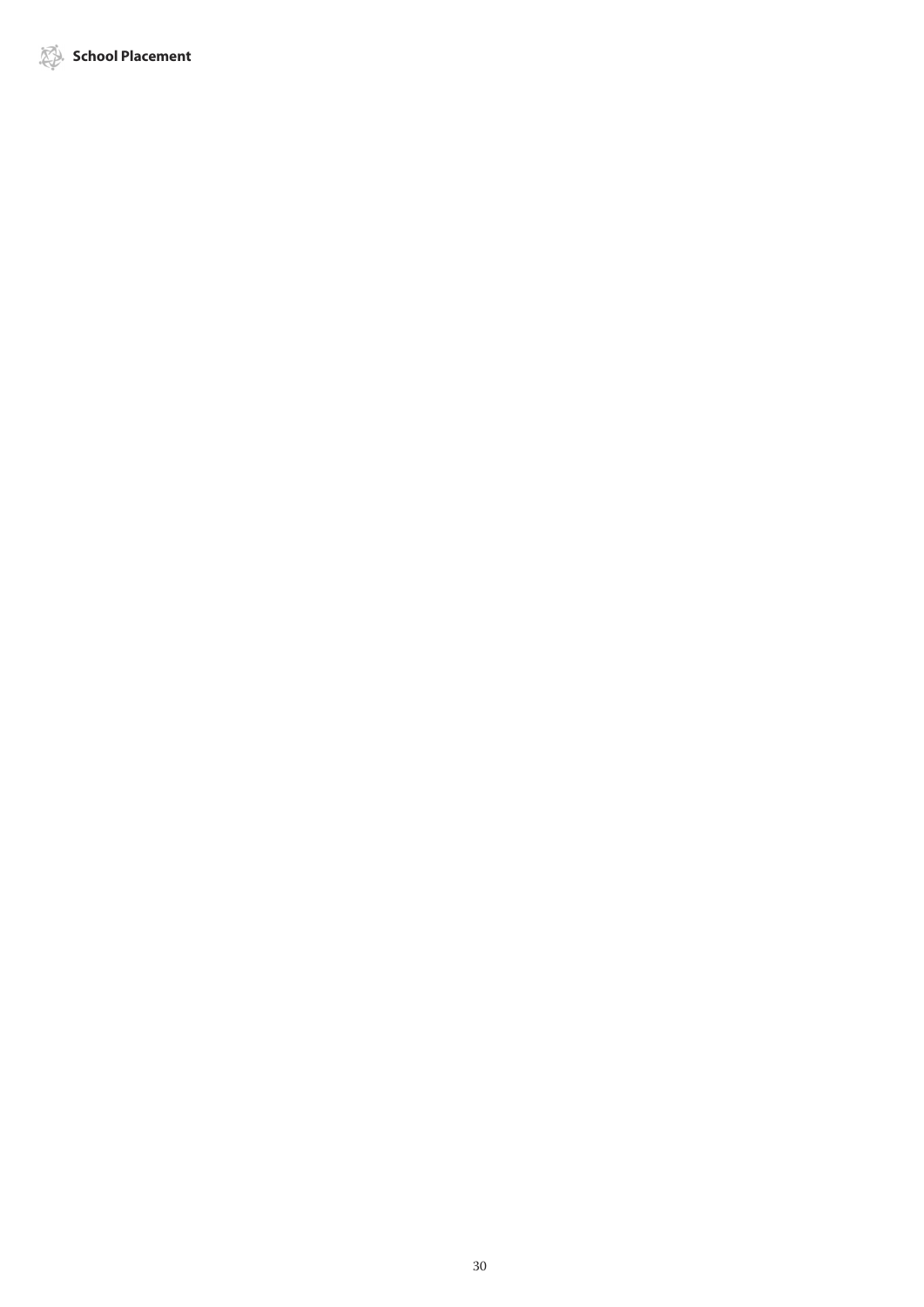*Irish National Teachers' Organisation*